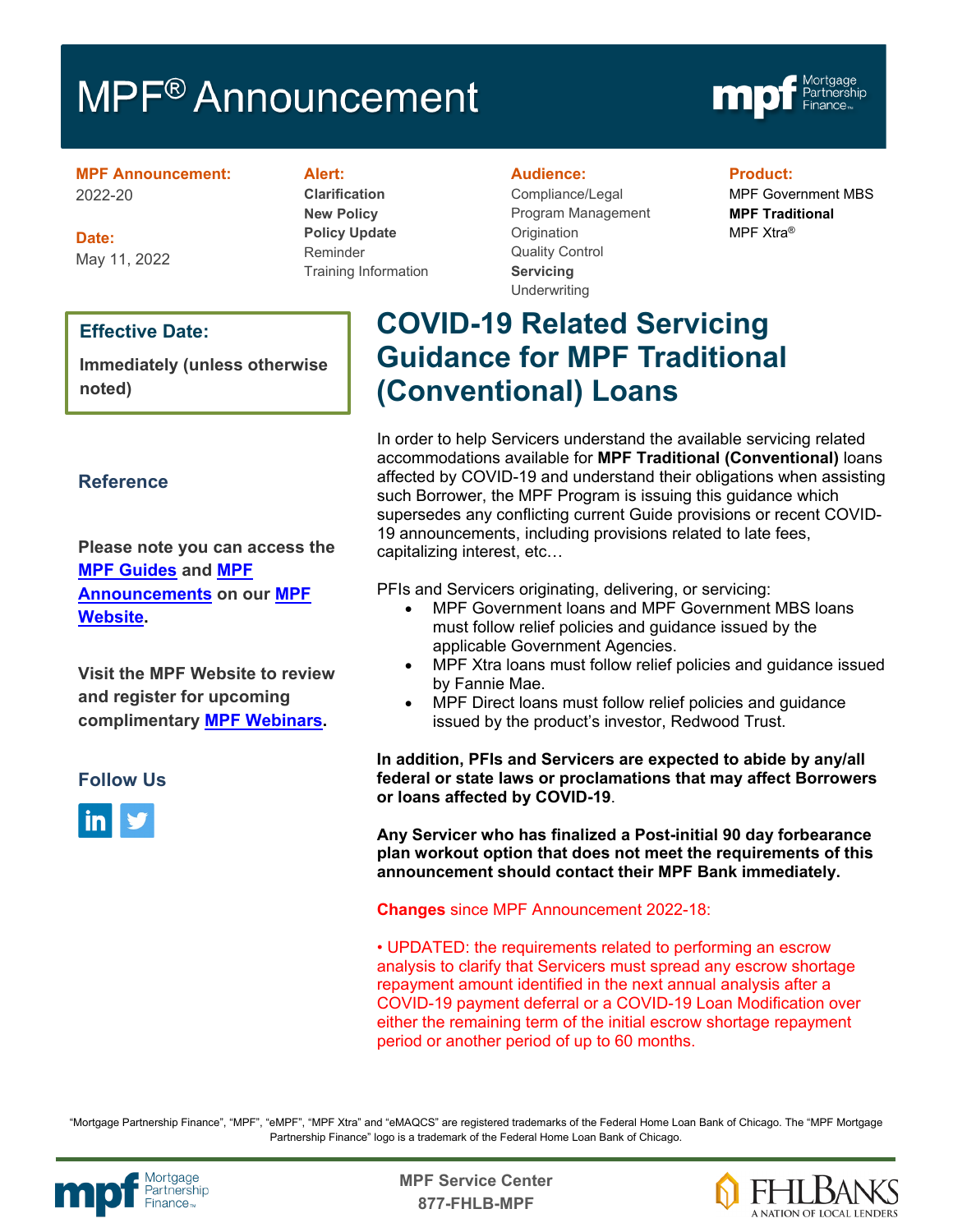l The following temporary policies are covered in this announcement. New and updated policies are noted, other policies remain as originally issued:

- Taxes, Insurance, MI payments and other advances (Issued on April 23, 2020)
- Disbursing insurance loss proceeds (Issued on September 14, 2020)
- Impact of COVID-19 on previously modified loans (Issued on September 14, 2020)
- Initial 90 day forbearance period (Issued on March 19, 2020, and updated on April 23, 2020, and July 7, 2020)
- Post-initial 90 day forbearance plan (Issued on March 19, 2020, updated on April 23, 2020, April 30, 2020, May 19, 2020, July 7, 2020, March 25, 2021, and March 10, 2022)
- COVID-19 Payment Deferral Plan (Issued on May 19, 2020, and updated on July 7,2020, September 14, 2020, March 25, 2021, and March 10, 2022)
	- o Determining eligibility for a COVID-19 payment deferral (July 15, 2021)
	- $\circ$  Determining eligibility for a COVID-19 payment deferral for a Texas Section 50(a)(6) loan
	- o Performing an Escrow Analysis (Issued on September 14, 2020, Updated on December 10, 2021 and May 11, 2022) (UPDATED)
	- o Determining the COVID-19 payment deferral terms
	- $\circ$  Completing a COVID-19 payment deferral (July 15, 2021, and updated on October 8, 2021)
	- $\circ$  Soliciting the Borrower for a post-forbearance COVID-19 payment deferral (July 15, 2021)
	- $\circ$  Processing a COVID-19 payment deferral for a mortgage loan with mortgage insurance
	- o Credit bureau reporting for a COVID-19 payment deferral
	- $\circ$  Handling fees and late charges in connection with a COVID-19 payment deferral
	- o Servicing fees for a COVID-19 payment deferral
	- o COVID-19 Payment deferral expenses
	- o Reporting responsibilities for a COVID-19 payment deferral
- COVID-19 Loan Modification (Issued March 10, 2022, updated March 28, 2022 and May 11, 2022) (UPDATED)
- Workout hierarchy (Issued April 30, 2020, updated May 19, 2020 and March 10, 2022)
- Attempting to establish QRPC (Issued March 26, 2020)
- Late Fees (Issued March 20, 2020)
- Reporting a reason for delinquency code (Issued March 26, 2020 and updated July 7, 2020)
- Property inspections and preservation (Issued March 26, 2020 and updated May 19, 2020)
- Mortgage Insurance Termination Requests (Issued December 21, 2021)
- Obtaining valuations associated with MI termination requests (Issued March 26, 2020)
- Electronic Signatures (Issued April 10, 2020)
- Credit reporting (Issued March 20, 2020 and updated May 19, 2020)
- Foreclosure & Eviction sales (Issued March 20, 2020, updated May 19, 2020, June 23, 2020, September 14, 2020, December 21, 2020, January 27, 2021, February 24, 2021, February 26, 2021, June 29, 2021, July 15, 2021, August 3, 2021, April 21, 2022, and April 25, 2022)
- Bankruptcy Requirements (Issued May 19, 2020, July 15, 2021, and March 28, 2022)
- Training (Updated July 7, 2020)
- General resources
	- o Appendix A: COVID-19 Payment Deferral Agreement
	- o Appendix B: COVID-19 Payment Deferral Plan Worksheet (Updated July 15, 2021)
	- o Appendix C: Payment Deferral Post COVID-19 Forbearance Solicitation Cover Letter (Issued July 15, 2021)
	- o Appendix D: COVID-19 Trial Period Plan Cover Letter (Issued March 10, 2022)
	- Appendix E: COVID-19 Modification Cover Letter (Issued March 10, 2022)



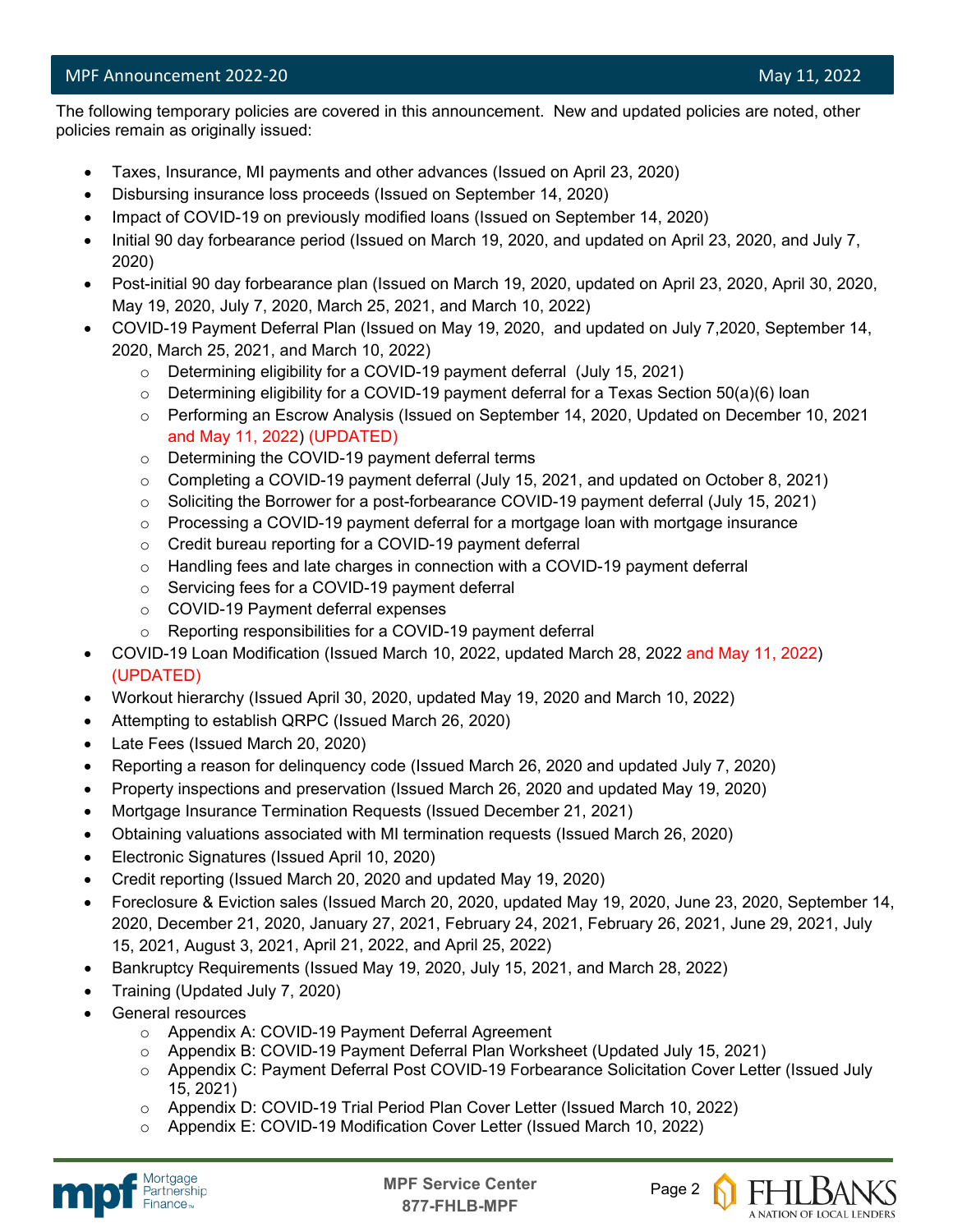l

 To assist Borrowers who have experienced a hardship resulting from COVID-19 (for example, unemployment, reduction in regular work hours, or illness of a Borrower/Co-Borrower or dependent family member) which has impacted their ability to make their monthly mortgage loan payment, the Servicer should follow the guidance provided for in this Announcement.

As a reminder, Servicers are expected to abide by any/all federal or state laws. If Servicers are providing accommodations to comply with any applicable law or investor requirement that conflicts with the guidance published in the MPF Guides or in the MPF Traditional COVID-19 announcements, then Servicers are required to notify the MPF Provider and MPF Bank to ensure that accurate records are maintained.

The Servicer must achieve quality right party contact (QRPC) with the Borrower prior to offering a forbearance plan or any other loss mitigation option.

Servicers must obtain mortgage insurance company's approval (if applicable) prior to granting any forbearance plan or any other loss mitigation option, and must obtain prior approval through the MPF Provider before granting relief that exceeds the guidance or timeframes provided for in this announcement.

Servicers under the Scheduled/Scheduled remittance option are expected to continue making monthly payments to the mortgage loans' investor as required under Applicable Agreements.

#### **Taxes, Insurance, MI payments and other advances**

All Servicers (regardless of remittance type) are required to make any and all advances necessary to preserve the lien and the property (including taxes, insurance, MI payments), as is currently required under the MPF Guides, regardless of loan status at time of granting a COVID-19 forbearance or of escrow status of the loan, for the duration of the forbearance plan. Servicers will want to ensure the agreed upon method of repayment of the forbearance plan takes into account repayment of these advances, as permitted under Applicable Laws, the Note, and the Security Instrument.

Effective: April 23, 2020

#### **Disbursing insurance loss proceeds**

When determining the mortgage loan status for disbursing insurance loss proceeds for a Borrower impacted by COVID-19 Servicer must consider the loan to be current or less than 31 days delinquent for purposes of disbursing insurance loss proceeds if:

- the Borrower experienced a COVID-19 related hardship;
- the mortgage loan was current or less than two months delinquent as of March 1, 2020, the effective date of the National Emergency declaration related to COVID-19; and
- at the time of the loss event, the Borrower is performing on a COVID-19 related forbearance plan, repayment plan, or Temporary Loan Payment Modification Plan.

The Servicer must otherwise disburse the proceeds in accordance with MPF Traditional Servicing Guide Section 4.6 Property Loss Events and Insurance Loss Settlements.

The Servicer must document in the mortgage loan servicing file the date that the COVID-related hardship began and the date of the insured loss event.

Effective: September 14, 2020

#### **Impact of COVID-19 on Previously Modified Loans**

If at the time of the forbearance request, the mortgage loan was previously modified or in an initial trial period for a temporary loan modification, (pursuant to MPF Traditional Servicing guide Section 9 – Temporary Loan Payment Modification Plan), the Borrower will not lose good standing/terminate the terms of the loan modification if the Borrower:

immediately reinstates the mortgage loan upon expiration of the COVID-19 related forbearance plan, or



**MPF Service Center** Page 3 **877-FHLB-MPF**



A NATION OF LOCAL LENDERS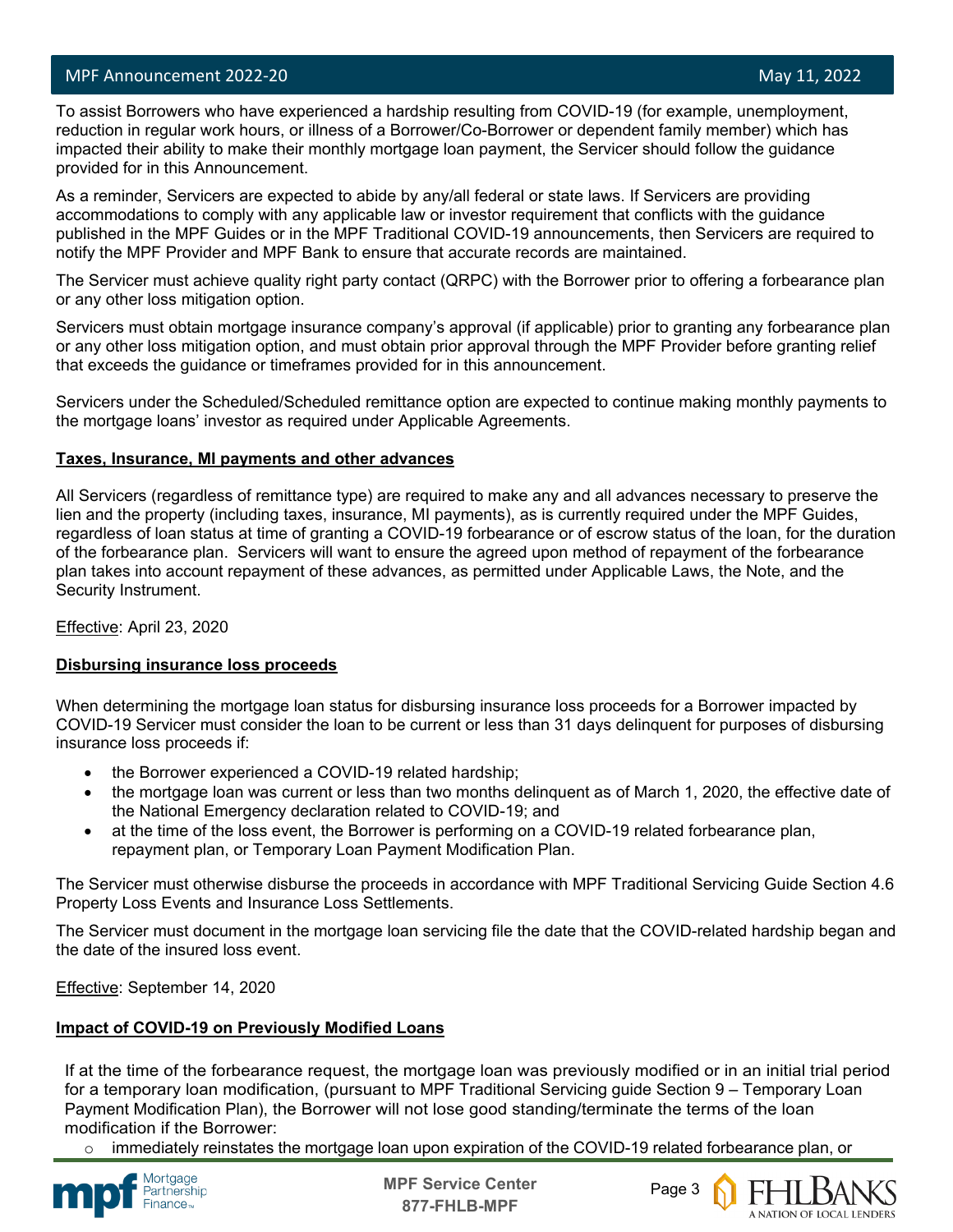$\circ$  transitions directly from a COVID-19 related forbearance plan to a repayment plan.

Effective: September 14, 2020

#### **Initial 90 day forbearance period**

When a Borrower has requested a forbearance based on COVID-19 related difficulties, Servicers may grant a forbearance of up to 90 day regardless of the status of the loan at the time of the request, and without obtaining any documentation of Borrower hardship. No prior approval is needed from the MPF Bank or MPF Provider. However, Servicers are required to ensure the granting of the forbearance is acceptable to any applicable MI company.

The forbearance plan may be verbally agreed upon by the Borrower, but the terms of the plan should be provided to the Borrower in writing, as soon after granting the plan as possible, and should include a description of what the Borrower should expect during the plan period, that the payments which are the subject of the forbearance plan have only been delayed or reduced, not forgiven, and that once the forbearance plan is complete, the Borrower will be responsible for bringing the loan current, through a reinstatement, paying the loan in full or pursuant to a subsequent loss mitigation plan to be agreed to prior to the expiration of the forbearance plan.

The Servicer must also inform the Borrower that he or she may shorten a forbearance plan term at any time to reduce the amount of payments which are being delayed or reduced.

Borrower's acknowledgment or signature is not required.

The Servicer must report the loan on the Delinquent Mortgage & Bankruptcy Status Report (Exhibit B) monthly with an Action Code = 12, a Delinquency Status Code = 9, a Delinquency Reason Code = 22 accompanied by the Loss Mitigation Approval (effective) Date and Loss Mitigation Estimated Completion Date or Loss Mitigation Actual Completion Date, as applicable.

Effective: March 19, 2020 (Updated April 23, 2020, and July 7, 2020)

#### **Post-initial 90 day forbearance plan**

Servicers are expected to begin attempts to contact the Borrowers who have received an initial 90 day forbearance plan in response to COVID-19 no later than 30 days prior to the expiration of the forbearance plan term, to complete an assessment of each Mortgage Loan to determine the appropriate workout alternative that best fits the Borrower's circumstances and determine what loss mitigation option is appropriate, based on eligibility criteria and the Workout Hierarchy in this announcement.

Loss mitigation options available post initial 90 day forbearance, to Borrowers affected by COVID-19, include:

- extending the initial 90 day forbearance plan
	- $\circ$  Where the hardship appears not to be resolved, Servicer may extend forbearance to Borrower in separate, shorter incremental periods, with total forbearance period (including the initial 90 day forbearance period) not to exceed 12 months
	- $\circ$  Servicers must complete an assessment of each Borrower to determine that an extension of the forbearance plan period is the appropriate workout alternative that best fits the Borrower's circumstances
	- $\circ$  Servicer's must submit the following to the MPF Provider to obtain prior approval:
		- Workout Worksheet (Form SG354) and all required supporting documentation as indicated on the Workout Worksheet;
		- A copy of the proposed Forbearance Plan; and
		- Borrower Hardship Certification (Form SG402)
	- o Servicers must ensure the granting of the extended forbearance is acceptable to any applicable MI company – proof must be retained in the Mortgage File.
	- $\circ$  Servicer must ensure priority of the lien of the Mortgage Loan remains in effect and is not adversely affected.



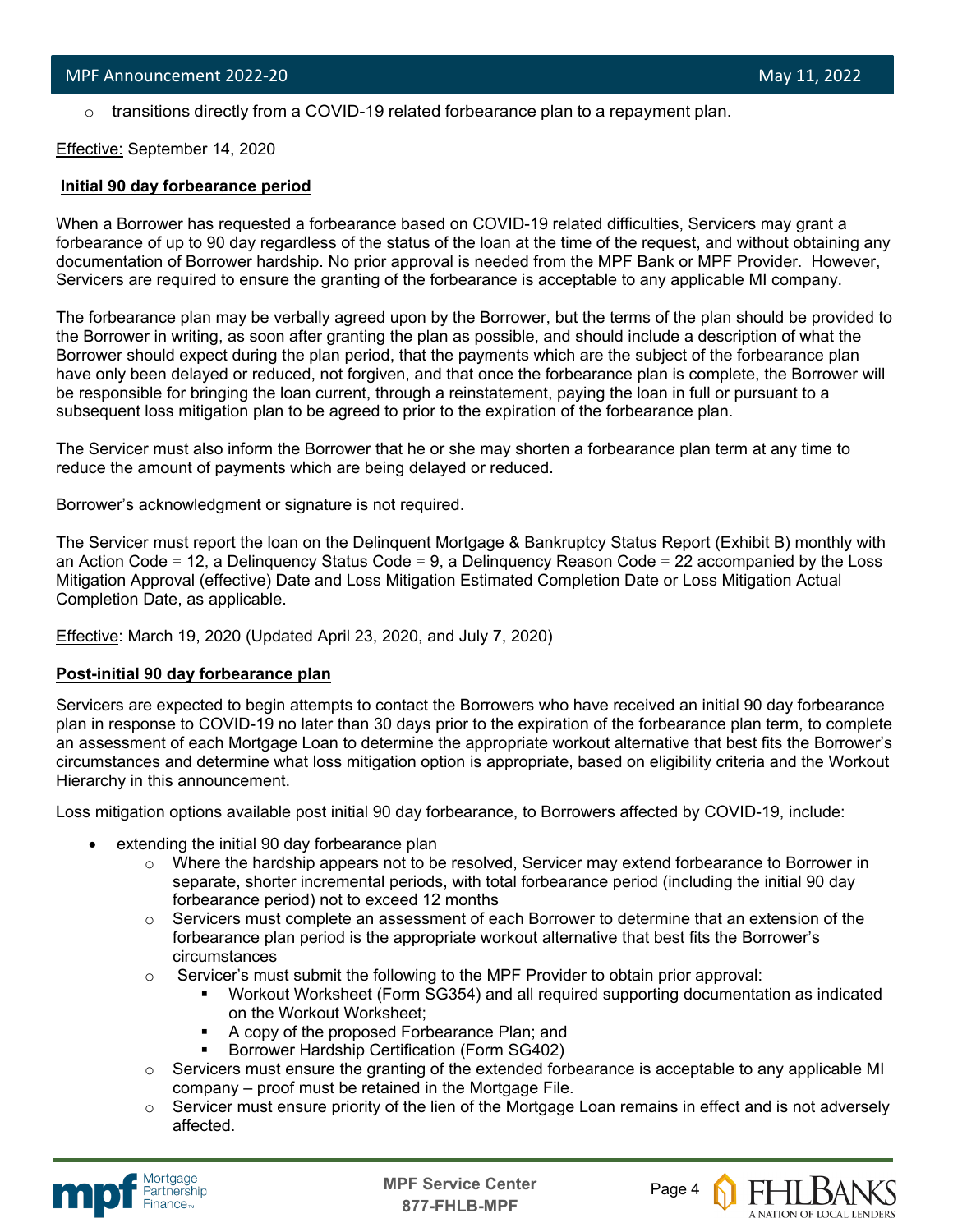- $\circ$  The plan must be in a written agreement, must meet all Applicable Law requirements, and must be executed by both the Borrower and the Servicer – no form required but must include "Failure to abide by the terms of the agreement will result in the termination of the Forbearance Plan and all missed payments being due immediately."
- $\circ$  Prior to the expiration of a forbearance extension, Servicer must complete an assessment to determine the appropriate workout alternative that best fits the Borrower's circumstances.
- $\circ$  The Servicer must report the loan on the Delinguent Mortgage & Bankruptcy Status Report (Exhibit B) monthly with an Action Code = 20, a Delinquency Status Code = 9, a Delinquency Reason Code = 22, Loss Mitigation Type = FFA (Formal Forbearance Agreement), accompanied by the Loss Mitigation Approval (effective) Date and Loss Mitigation Estimated Completion Date or Loss Mitigation Actual Completion Date, as applicable.
- extending forbearance plan past 12 months
	- $\circ$  For mortgage loans actively performing on a COVID-19 related forbearance plan as of March 25, 2021 and that are nearing the accumulative forbearance plan term of 12 months, where the Borrower's hardship has not been resolved, the Servicer is authorized to:
		- grant extensions of the forbearance plan term in increments of up to 3 months, not to exceed accumulative total forbearance period of 18 months (calculated from the initial granting of the forbearance plan).
		- the Borrower must request each extension individually, and
		- Servicers are required to assess and process each request in the same manner as provided for under "extending the initial 90 day forbearance plan" above.
- reinstatement
	- $\circ$  Where the hardship has been resolved, and Borrower is able to reinstate the loan by repaying full amount of arrears resulting from a COVID-19 forbearance plan, Servicer must require the Borrower to make such payment in a lump sum at the end of the COVID-19 forbearance plan.
	- $\circ$  Borrower will resume their regular monthly payments at the end of the COVID-19 forbearance plan period.
	- $\circ$  If the loan does not become current in the month the Servicer has been notified that the Borrower intends to reinstate, the Servicer must report the loan on the Delinquent Mortgage & Bankruptcy Status Report (Exhibit B) by repeating what was reported in the previous month but changing the Delinquency Status Code to = 20, accompanied by the Loss Mitigation Approval (effective) Date and Loss Mitigation Estimated Completion Date or Loss Mitigation Actual Completion Date, as applicable.
- repayment plan (see MPF Traditional Servicing Guide 8.5.4):
	- $\circ$  Where the hardship appears to have been resolved, and Borrower is not able to reinstate the loan, Servicer must assess Borrower for a repayment plan that would allow Borrower to make payments in excess of the regular monthly payments over a period not to exceed 12 months to cover full amount of arrears resulting from a COVID-19 forbearance plan (including principal, interest and advances as described in the "Taxes, Insurance, MI payments and other advances" section above) as permitted by Applicable Law and loan documents.
		- If repayment period of up to 3 months:
			- no prior approval needed from MPF Bank or MPF Provider
		- If repayment period of over 3 months without exceeding 12 months:
			- Servicer's must submit the following to the MPF Provider to obtain prior approval:
				- o Workout Worksheet (Form SG354)
				- o Borrower Hardship Certification (Form SG402).
			- plan must be in a written agreement, must meet all Applicable Law requirements and must be executed by both the Borrower and the Servicer
		- If repayment period of more than 12 months is required, Servicers must receive prior approval by submitting request to the MPF Provider or Servicer may consider a COVID-19 payment deferral plan (See below)
	- $\circ$  MI approval is required (where applicable) proof must be retained in the Mortgage File
	- $\circ$  Servicer must ensure priority of the lien of the Mortgage Loan remains in effect and is not adversely affected.



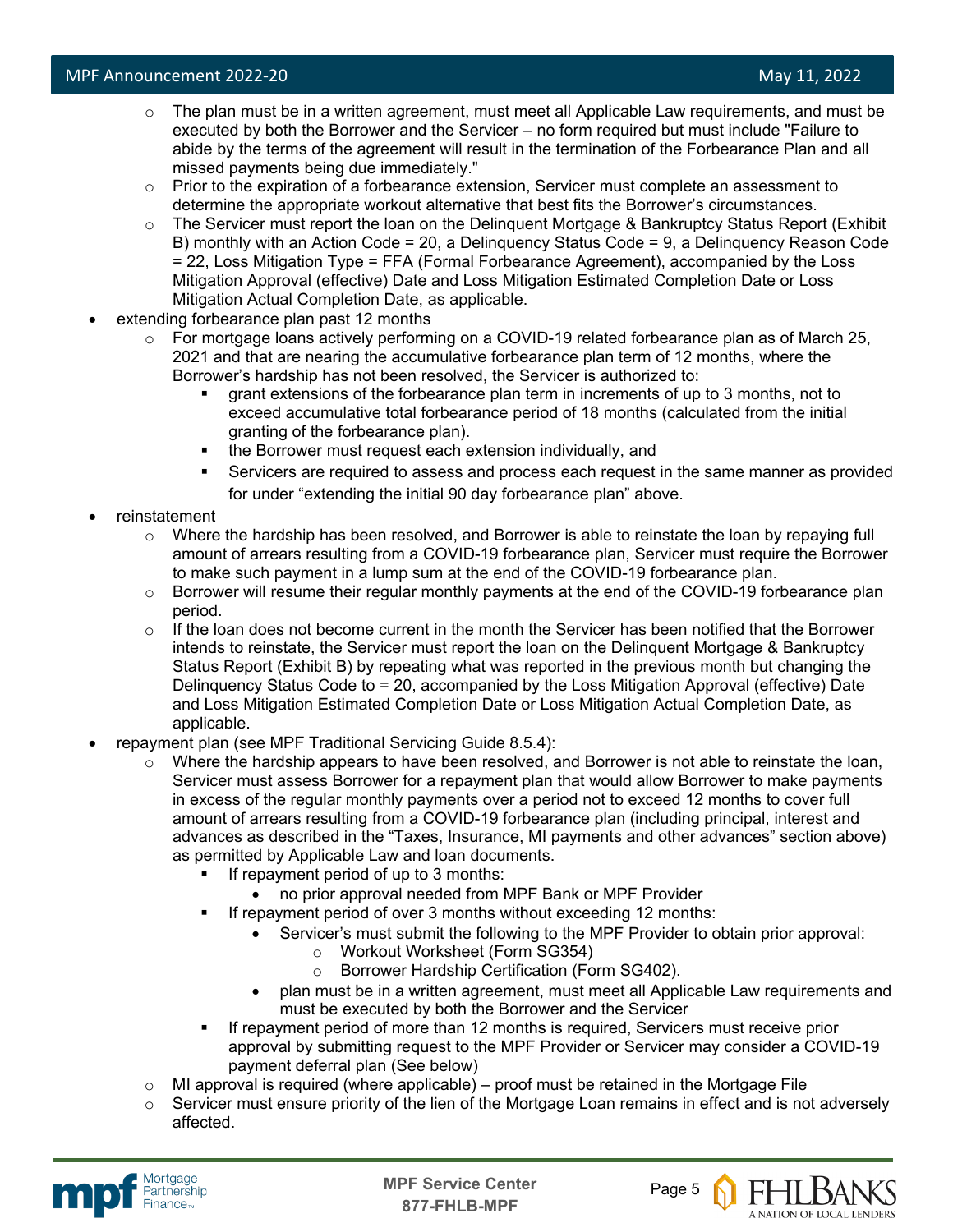#### MPF Announcement 2022-20 **May 11, 2022**

l

- $\circ$  The Servicer must report the loan on the Delinquent Mortgage & Bankruptcy Status Report (Exhibit B) monthly with an Action Code = 20, a Delinquency Status Code = 12, a Delinquency Reason Code = 22 accompanied by the Loss Mitigation Approval (effective) Date and Loss Mitigation Estimated Completion Date or Loss Mitigation Actual Completion Date, as applicable.
- payment deferral plan
	- $\circ$  Where the hardship appears to have been resolved, and the Borrower does not have the ability to afford a repayment plan, Servicer must assess Borrower for a COVID-19 deferral plan. (see applicable sections below for requirements).
- loan modification
	- o Where the Borrower is experiencing a hardship that has resulted in a permanent or long-term decrease in income or increase in expenses Servicer must assess Borrower for a COVID-19 loan modification **(see applicable sections below for requirements)**
- liquidation workout option
	- $\circ$  Where the Borrower is experiencing a hardship that has resulted in a permanent or long-term decrease in income or increase in expenses, and the Borrower no longer wishes to remain in the home, Servicer must assess Borrower for a:
		- Short Sale (MPF Traditional Servicing Guide Section 8.6.1) or
		- Deed-in-Lieu of Foreclosure (MPF Traditional Servicing Guide Section 8.6.2)
	- o To report a Short Sale, the Servicer must report the loan on the Delinquent Mortgage & Bankruptcy Status Report (Exhibit B) monthly with an Action Code = 20, a Delinquency Status Code = 17, a Delinquency Reason Code = 22, a Loss Mitigation Type = SS accompanied by the Loss Mitigation Approval (effective) Date and Loss Mitigation Estimated Completion Date or Loss Mitigation Actual Completion Date, as applicable.
	- $\circ$  To report a Deed-in-Lieu, the Servicer must report the loan on the Delinquent Mortgage & Bankruptcy Status Report (Exhibit B) monthly with an Action Code = 20, a Delinquency Status Code = 44, a Delinquency Reason Code = 22, a Loss Mitigation Type = DIL accompanied by the Loss Mitigation Approval Date and Loss Mitigation Estimated Completion Date or Loss Mitigation Actual Completion Date as applicable.

Interest should continue accruing at the Note rate during the forbearance period, but should not be compounded on the missed payments after the forbearance period(s) concludes.

In addition, no late fees, administrative fees or other such fees should be applied to any of the payments that were part of a COVID-19 related forbearance plan (either initial or extended), and should not be included in any repayment plan or loan modification plan for such payments.

Efforts to assess Borrowers for these loss mitigation options must continue until either QRPC is achieved or the forbearance plan term has expired.

Servicers can reach out to their MPF Bank and/or the MPF Provider (as applicable) when they encounter a particular situation they wish to address that does not meet these requirements.

Effective: March 19, 2020 (updated on April 23, 2020, April 30, 2020, May 19, 2020, July 7, 2020, March 25, 2021 and March 10, 2022)

#### **COVID-19 Payment Deferral Plan (UPDATED)**

The MPF Program provides a home retention workout option for **MPF Traditional (Conventional)** loans, enabling Servicers to assist eligible Borrowers who are nearing the end of a COVID-19 related forbearance plan and have resolved a temporary hardship and are prepared to resume their monthly contractual payments but cannot afford either a full reinstatement or repayment plan to bring the loan current, or for Borrowers who have a confirmed but resolved COVID-19 financial hardship. Servicers are required to evaluate Borrowers pursuant to the eligibility criteria and the Workout Hierarchy in this announcement.

Effective: May 19, 2020 (Updated on March 10, 2022)

**1. Determining eligibility for a COVID-19 payment deferral**



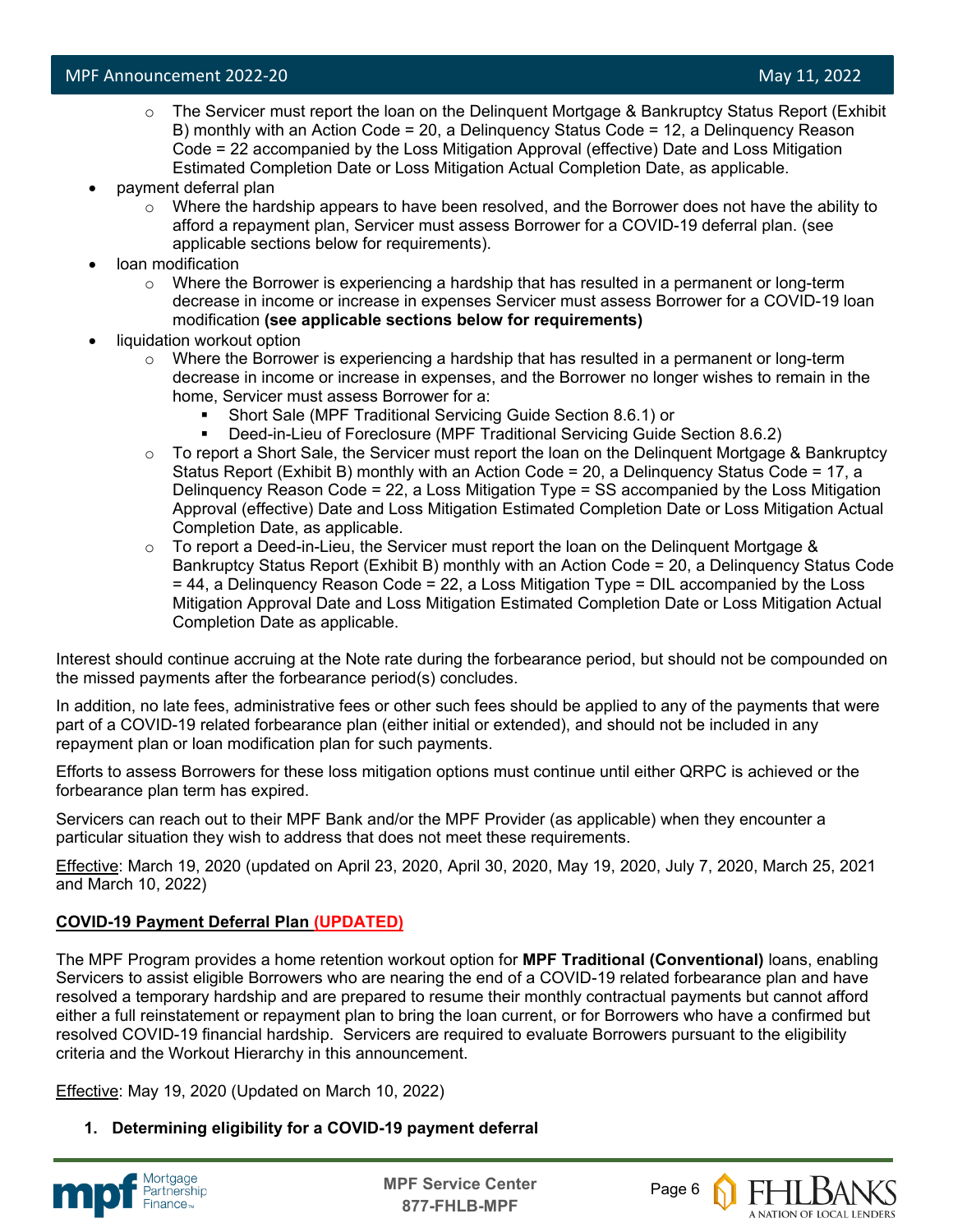l

In order to be eligible for a COVID-19 payment deferral, the Borrower must:

- be on a COVID-19 related forbearance plan, or
- have experienced a financial hardship resulting from COVID-19 (for example, unemployment, reduction in regular work hours, or illness of a Borrower/Co-Borrower or dependent family member) that has impacted their ability to make their full monthly contractual payment.

The Servicer is not required to obtain documentation of the Borrower's hardship.

In order to be eligible for a COVID-19 payment deferral, the mortgage loan must be a conventional first lien mortgage loan.

The property securing the mortgage loan may be a primary residence or a second home, but may not be vacant or condemned.

The Servicer must receive the Borrower's full monthly contractual payment due for the month of evaluation or must make the full monthly contractual payment by the end of the evaluation month.

The Servicer must achieve Quality Right Party Contact (QRPC) with the Borrower to:

- determine the reason for the delinquency and whether it is temporary or permanent in nature;
- determine whether or not the Borrower has the ability to repay the mortgage debt;
- educate the Borrower on the availability of workout options, as appropriate; and
- obtain a commitment from the Borrower to resolve the delinquency.

Additionally, the Servicer must confirm that the Borrower:

- has resolved the hardship,
- is able to continue making the full monthly contractual payment, and
- is unable to reinstate the mortgage loan or afford a repayment plan to cure the delinquency.

The mortgage loan must:

- have been current or less than 31 days delinquent as of March 1, 2020, the effective date of the National Emergency declaration related to COVID-19; and
- be 31 or more days (one month) delinquent but less than or equal to 18 months delinquent as of the date of evaluation.

If a Borrower's hardship is related to COVID-19 but he or she was 31 or more days delinquent as of the effective date of the National Emergency declaration, and the Servicer determines the Borrower can maintain his or her full monthly contractual payment, then the Servicer must submit a request for a COVID-19 payment deferral to MPF Provider for review and obtain prior approval from the MPF Bank.

The mortgage loan must not have previously received a COVID-19 payment deferral, and no more than 18 months of cumulative past-due P&I payments may be deferred.

The mortgage loan must not be subject to:

- a recourse or indemnification arrangement under which the MPF Bank purchased or that was imposed by the MPF Bank after the mortgage loan was purchased,
- an approved liquidation workout option,
- an active and performing repayment plan or other non-COVID-19 related forbearance plan,
- a current offer for another retention workout option, or
- an active and performing mortgage loan modification Trial Period Plan.

Effective: May 19, 2020 (Updated on July 7, 2020, March 25, 2021, July 15, 2021, and March 10, 2022)

# **2. Determining eligibility for a COVID-19 payment deferral for a Texas Section 50(a)(6) loan**

Servicers handling Texas 50(a)(6) loans should contact their MPF Bank for guidance, prior to offering deferment plan to Borrowers of such loans.



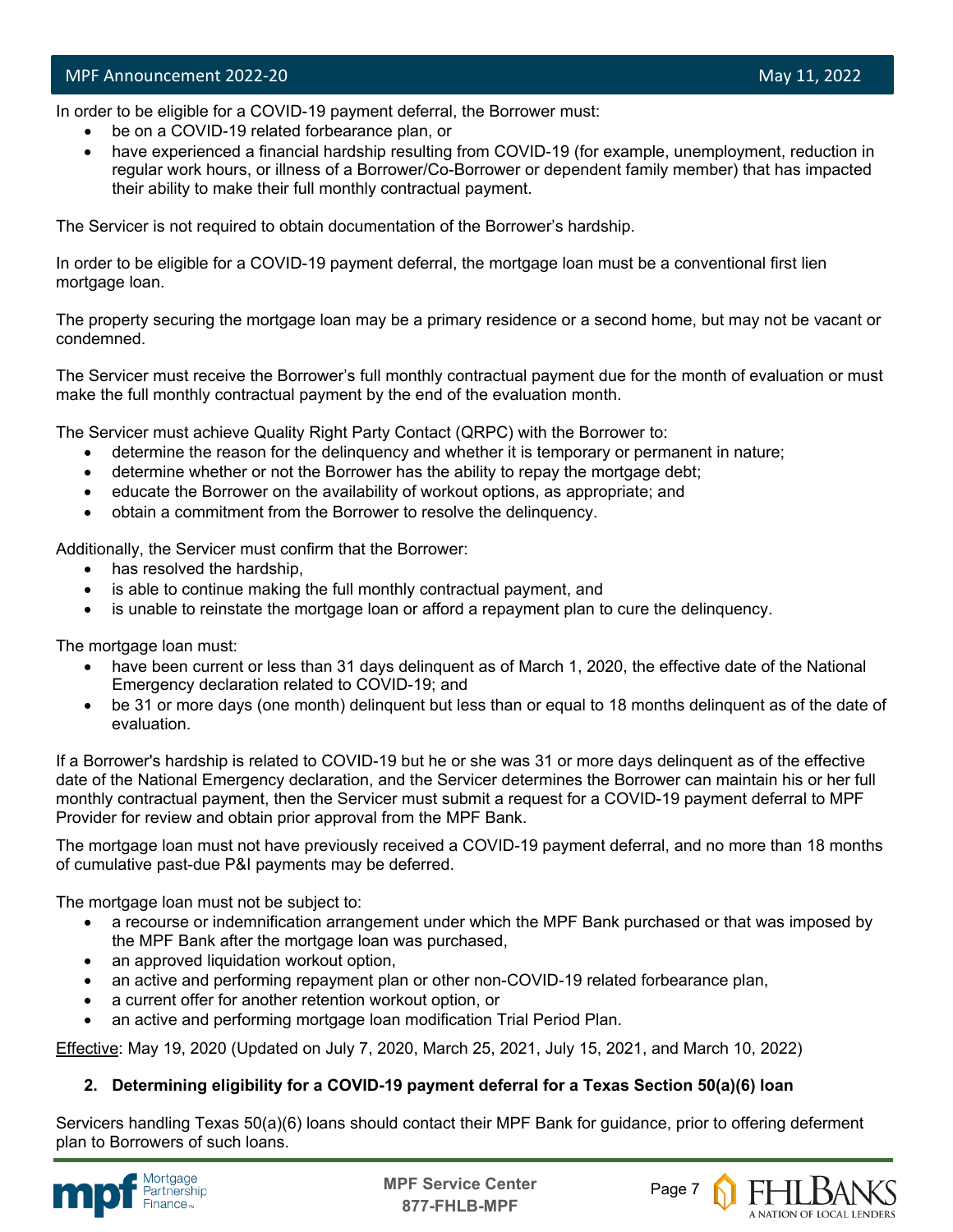l Effective: May 19, 2020

# **3. Performing an Escrow Analysis (UPDATED)**

Prior to offering a COVID-19 payment deferral, the Servicer must perform an escrow analysis, to estimate the periodic escrow deposit required to ensure adequate funds are available to pay future charges, taking into consideration T&I payments that may come due during the processing month, if applicable.

Any escrow account shortage that is identified at the time of the COVID-19 payment deferral must not be included in the non-interest bearing balance, and the Servicer is not required to fund any existing escrow account shortage. In addition, the Servicer is not required to revoke any escrow deposit account waiver.

If the Servicer identifies an escrow shortage as the result of an escrow analysis in connection with a COVID-19 payment deferral or as part of the next annual analysis, then the Servicer must spread repayment of the escrow shortage amount in equal monthly payments over a term of 60 months, unless the Borrower decides to pay the shortage up-front or over a shorter period, not less than 12 months. Any subsequent escrow shortage that may be identified in the next annual analysis cycle must be spread out over either the remaining term of the initial escrow shortage repayment period or another period of up to 60 months.

Effective: September 14, 2020 (Updated on December 10, 2021 and May 11, 2022)

#### **4. Determining the COVID-19 payment deferral terms**

The Servicer must defer the following amounts as a non-interest bearing balance, due and payable at maturity of the mortgage loan, or earlier upon the sale or transfer of the property, refinance of the mortgage loan, or payoff of the interest-bearing UPB:

- the past-due principal and interest (P&I) payments;
- out-of-pocket escrow advances paid to third parties; and
- servicing advances paid to third parties in the ordinary course of business and not retained by the Servicer, if allowed by state law.

All other terms of the mortgage loan must remain unchanged.

Any existing non-interest bearing balance amount on the mortgage loan remains due and payable at maturity of the mortgage loan, or earlier upon the sale or transfer of the property, refinance of the mortgage loan, or payoff of the interest-bearing UPB.

Effective: May 19, 2020 (Updated on September 14, 2020)

#### **5. Completing a COVID-19 payment deferral**

The Servicer must complete a COVID-19 payment deferral to Borrower, in the same month in which it determines the Borrower is eligible, by submitting the following to the MPF Provider:

- a completed Workout Worksheet (Form SG354) with all required supporting documentation as indicated on the Workout Worksheet,
- a completed COVID-19 Payment Deferral Worksheet (Appendix B),
- a one year Borrower payment history and,
- if the Servicer determines the Borrower's signature is required on the COVID-19 payment deferral agreement, a copy of the executed agreement.
- If the Servicer determines the Borrower's signature is not required on the COVID-19 payment deferral, the Servicer must submit evidence of the Borrowers acceptance by providing one of the following:
	- $\circ$  if the Borrower accepted by contacting the Servicer directly in accordance with any acceptable outreach and communication method, confirmation must be noted or attached to the original form submission though eMAQCSplus, or





A NATION OF LOCAL LENDERS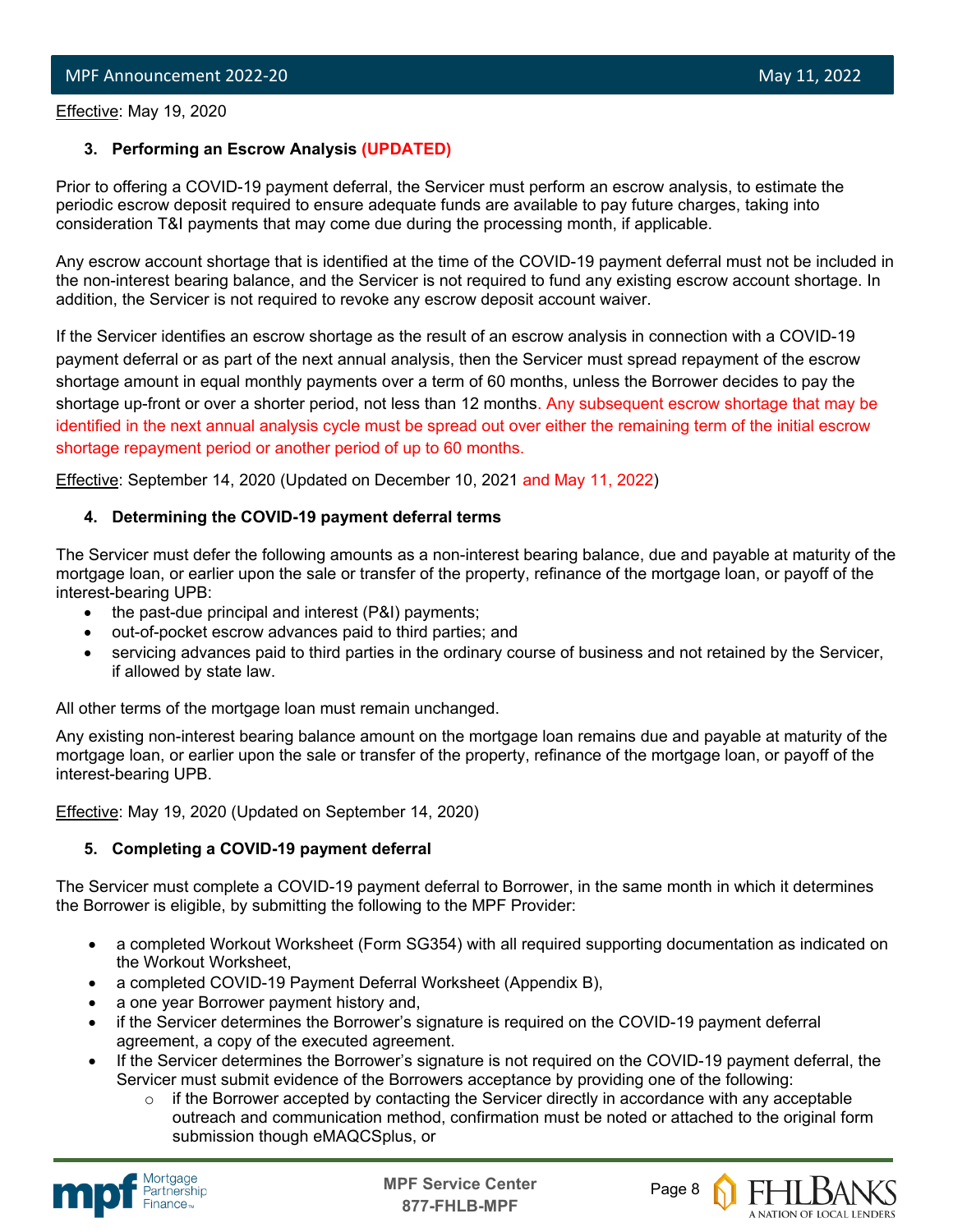$\circ$  provide evidence of the Borrower's acceptance as determined by the Servicer, such as receipt of a full monthly payment.

The Servicer is authorized to use an additional month to allow for sufficient processing time ("processing month") to complete a COVID-19 payment deferral. Servicers must apply the processing month consistently to all Borrowers, as evidenced by a written policy.

The Borrower must make his or her full monthly contractual payment during the processing month if, as of the date of evaluation:

- the mortgage loan is 18 months delinquent, or
- the COVID-19 payment deferral would cause the mortgage loan to exceed 18 months of cumulative deferred past-due P&I payments.

In this circumstance, the Servicer must complete the COVID-19 payment deferral within the processing month after receipt of the Borrower's full monthly contractual payment due during that month.

The Servicer must send the COVID-19 payment deferral agreement, or equivalent, to the Borrower no later than five days after the completion of the COVID-19 payment deferral.

While use of the COVID-19 payment deferral agreement in Appendix A is optional, it reflects the minimum level of information that the Servicer must communicate and illustrates a level of specificity that complies with the MPF Program requirements. Also, the Servicer must ensure the COVID-19 payment deferral agreement complies with applicable law.

Servicers must obtain MI approval, if applicable, and must ensure the COVID-19 payment deferral agreement complies with Applicable Laws.

The Servicer's application of a COVID-19 payment deferral to the mortgage loan must not impair the MPF Program Mortgage Loan's first lien position or enforceability against the Borrower(s) in accordance with its terms.

If the Servicer determines the Borrower's signature is required on the COVID-19 payment deferral agreement, it must receive the executed agreement prior to completing the COVID-19 payment deferral.

The Servicer must record the COVID-19 payment deferral agreement if the Servicer determines that recordation is required to comply with law and ensure that the mortgage loan retains its first lien position. The Servicer must obtain a title endorsement or similar title insurance product issued by a title insurance company if the COVID-19 payment deferral agreement will be recorded.

The Servicer must also provide documents to the document custodian in accordance with the following table.

| If the COVID-19 payment deferral<br>agreement is | Then the Servicer must send                                                                                                                                                                |
|--------------------------------------------------|--------------------------------------------------------------------------------------------------------------------------------------------------------------------------------------------|
| not required to be recorded                      | a fully executed original COVID-19 payment<br>deferral agreement to the document custodian<br>within 25 days of the effective date of the COVID-<br>19 payment deferral.                   |
| required to be recorded                          | • a certified copy of the fully executed COVID-19<br>payment deferral agreement to the document<br>custodian within 25 days of the effective date of the<br>COVID-19 payment deferral, and |





NATION OF LOCAL LENDER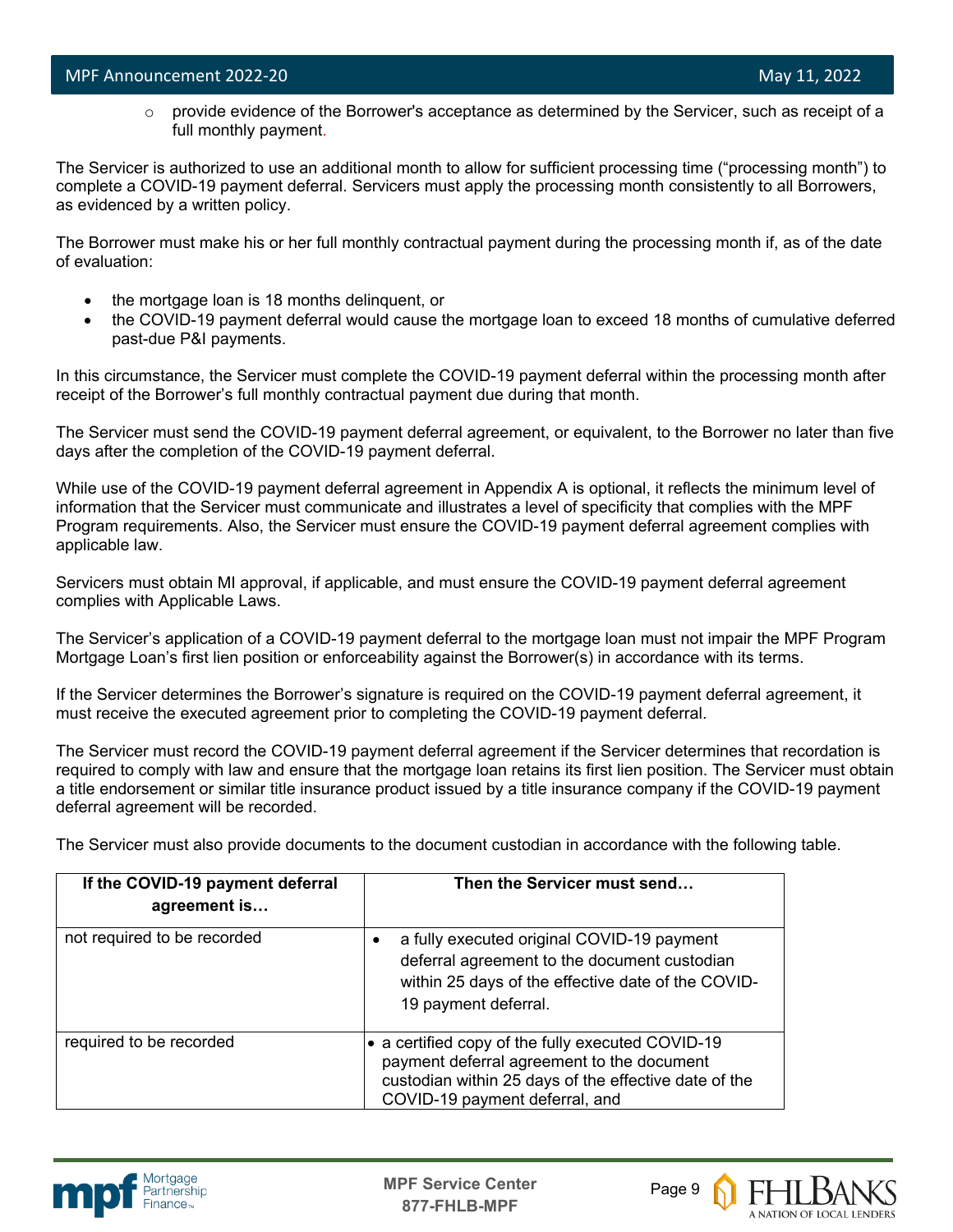| MPF Announcement 2022-20 | May 11, 2022                                                                                                                                                             |  |
|--------------------------|--------------------------------------------------------------------------------------------------------------------------------------------------------------------------|--|
|                          | $\bullet$ an original COVID-19 payment deferral agreement<br>that is returned from the recorder's office to the<br>document custodian within 5 business days of receipt. |  |

Effective: May 19, 2020 (Updated on July 7, 2020, March 25, 2021, July 15, 2021, and on October 8, 2021)

# **6. Soliciting the Borrower for a post-forbearance COVID-19 payment deferral**

If the Servicer is unable to establish QRPC as described in "Determining eligibility for a COVID-19 payment deferral" with a Borrower on a COVID-19 related forbearance plan and the Borrower is otherwise eligible for a COVID-19 payment deferral, the Servicer must send a solicitation for a COVID-19 payment deferral within 15 days after expiration of the forbearance plan.

The Servicer must solicit the Borrower using the Payment Deferral Post COVID-19 Forbearance Solicitation Cover Letter (**Appendix C**) with the COVID-19 payment deferral agreement or the equivalent, making any appropriate changes to comply with applicable law.

While use of the Payment Deferral Post COVID-19 Forbearance Solicitation Cover Letter and COVID-19 payment deferral agreement is optional, it reflects the minimum level of information that the Servicer must communicate and illustrates a level of specificity that complies with the requirements of the MPF Program.

The Payment Deferral Post COVID-19 Forbearance Solicitation Cover Letter must include language that additional forbearance may be available if the Borrower's hardship is not resolved, and that other loss mitigation options may be available.

The Servicer must include instruction on how to accept the offer in the COVID-19 payment deferral agreement.

The Servicer is authorized to consider the following as acceptance by the Borrower, subject to applicable law:

- the Borrower contacting the Servicer directly in accordance with any acceptable outreach and communication method,
- the Borrower returning an executed COVID-19 payment deferral agreement, or
- any other method evidencing the Borrower's acceptance as determined by the Servicer, such as receipt of a full monthly payment.

Unless the Servicer has determined that the agreement must be signed, the agreement should contain verbiage that making a payment will be deemed acceptance of the terms.

The Borrower must make his or her full monthly contractual payment during the month of the solicitation if, as of the date of evaluation:

- the mortgage loan is 18 months delinquent, or
- the COVID-19 payment deferral would cause the mortgage loan to exceed 18 months of cumulative deferred past-due P&I payments.

In this circumstance, the Servicer must complete the COVID-19 payment deferral within the month of the solicitation after receipt of the Borrower's full monthly contractual payment due during that month.

Servicers are considered to have completed the deferral once they submit the documentation required to be submitted to the MPF Provider, as provided for in "Completing a COVID-19 payment deferral" above.

If the Servicer uses a processing month to complete the COVID-19 payment deferral, the Borrower must also make his or her full monthly contractual payment during the processing month. The Servicer must complete the COVID-19



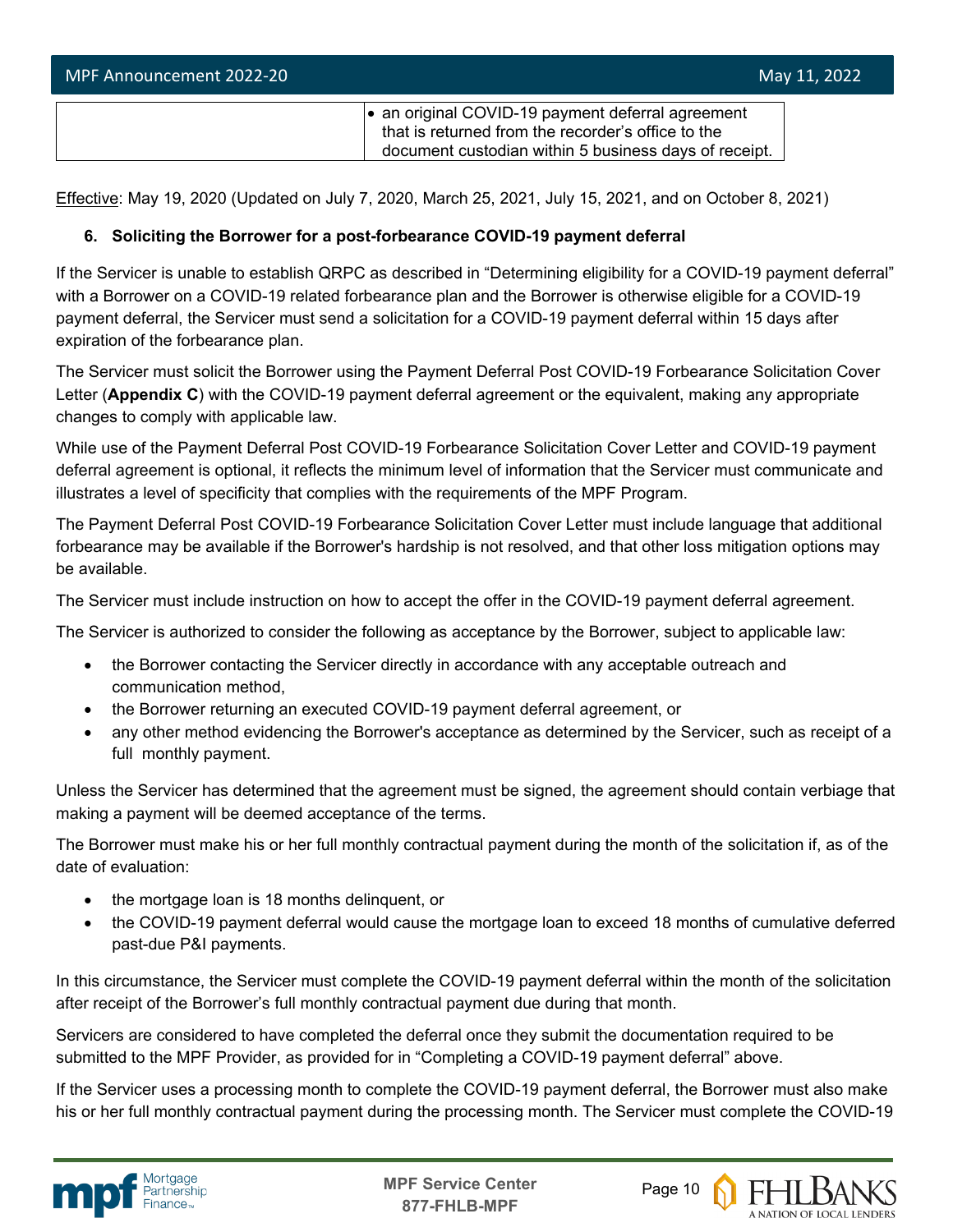l payment deferral within the processing month after receipt of the Borrower's full monthly contractual payment due during that month.

Effective: July 15, 2021

# **7. Processing a COVID-19 payment deferral for a mortgage loan with mortgage insurance**

For any mortgage loan with mortgage insurance, Servicer must obtain mortgage insurer approval and proof must be retained in the Mortgage File.

Effective: May 19, 2020

# **8. Credit bureau reporting for a COVID-19 payment deferral**

The Servicer must report the status of the mortgage loan to the credit bureaus in accordance with the Fair Credit Reporting Act, including as amended by the Coronavirus Aid, Relief, and Economic Security Act, for Borrowers affected by the COVID-19 emergency.

Effective: May 19, 2020

# **9. Handling fees and late charges in connection with a COVID-19 payment deferral**

Servicers must not charge the Borrower administrative fees. Servicers are encouraged to waive all late charges, penalties, stop payment fees, or similar charges upon completing a COVID-19 payment deferral.

Effective: May 19, 2020

# **10. Servicing fees for a COVID-19 payment deferral**

The Servicer will continue to receive the servicing fee it was receiving prior to completing a COVID-19 payment deferral after the COVID-19 payment deferral becomes effective.

Servicing Fees will be reimbursed for mortgage loans that receive a COVID-19 payment deferral at the time the mortgage loan upon liquidation of the mortgage loan, in accordance to MPF Traditional Servicing guide Section 3.1 Servicing Fees.

Effective: May 19, 2020 (updated on September 14, 2020)

# **11. COVID-19 Payment deferral expenses**

The Servicer must pay any actual out-of-pocket expenses in accordance with the MPF Traditional Servicing Guide associated with the execution of a COVID-19 payment deferral, including, but not limited to:

- required notary fees,
- recording costs,
- title costs, or
- any other allowable and documented expense.

In the event of a subsequent foreclosure, Servicers will be reimbursed for allowable out-of-pocket expenses in accordance with MPF Traditional Servicing Guide Section- 3.2 Reimbursement of Servicing Expenses and 8.3.6 Costs and Expenses.

Effective: May 19, 2020

# **12. Reporting responsibilities for a COVID-19 payment deferral**



**MPF Service Center** Page 11 **877-FHLB-MPF**

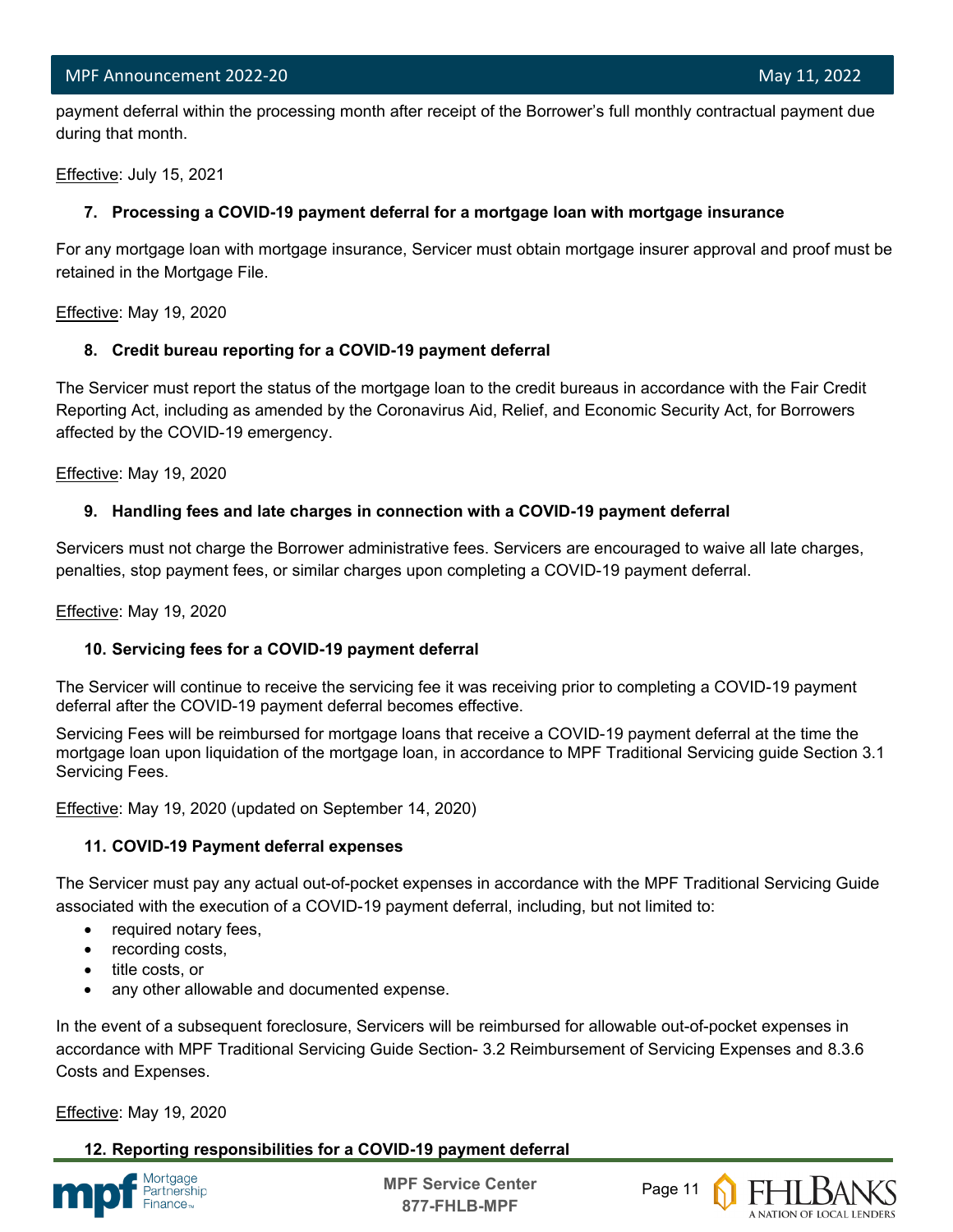Once the COVID-19 Payment Deferral becomes effective, the mortgage loan no longer needs to be reported on the Servicer's Monthly Delinquent Mortgage & Bankruptcy Status Report (Exhibit B).

Effective: May 19, 2020 (Updated on July 7, 2020)

# **COVID-19 Loan Modification Plan (UPDATED)**

The MPF Program provides a home retention workout option for MPF Traditional (Conventional) loans, enabling Servicers to assist eligible Borrowers who are nearing the end of a COVID-19 related forbearance plan and have a hardship that has resulted in a permanent or long-term decrease in income or increase in expenses, who can resume a monthly payments but cannot afford a full reinstatement, a repayment plan, or their monthly contractual payments. Servicers may start evaluating eligible Borrowers for a COVID-19 Loan Modification immediately, but are required to include the COVID-19 Loan Modification in their loss mitigation waterfalls must do so within 90 days from the original announcement date (March 10, 2022). Servicers are required to ensure the loan modification terms meet the requirements provided for in this announcement. Any exceptions to eligibility or other COVID-19 Loan Modification Plan requirements must be submitted to MPF Provider for approval prior to offering a COVID-19 loan modification Trial Period Plan to Borrower.

When assisting Borrowers who meet the criteria outlined in this announcement, the requirements as to underwriting, eligibility, and terms of the loan modifications requirements provided for in this announcement supersede requirements in MPF Traditional Servicing Guide Chapter 9.

# **1. Processing a COVID-19 loan modification for a mortgage loan with mortgage insurance**

For any mortgage loan with mortgage insurance, Servicer must obtain mortgage insurer approval and proof must be retained in the Mortgage File.

# **2. Evaluating a Borrower with a COVID-19 related hardship for a Loan Modification**

To be eligible for a COVID-19 related loan modification, the mortgage loan must:

- be a first-lien conventional mortgage loan
- have been current or less than two months delinquent as of March 1, 2020, or originated after March 1, 2020, the effective date of the National Emergency declaration related to COVID-19;
	- $\circ$  Note: If the loan is not eligible for a COVID-19 Loan Modification Plan due to being delinquent prior to March 1, 2020, Servicers may evaluate the Borrower for a Temporary Loan Modification per the requirements in MPF Traditional Servicing Guide Chapter 9.
- be at least 90 days delinguent; and
- be serviced other than under one of the following:
	- o One Mortgage Partners, LLC Mortgage Pass-Through Certificates MPF Shared Funding™ Program Series 2003-1 Trust; or
	- o One Mortgage Partners, LLC Mortgage Pass-Through Certificates MPF Shared Funding Program Series 2003-2 Trust.

The mortgage loan must not be subject to:

- a recourse or indemnification arrangement under which the MPF Bank purchased or that was imposed by the MPF Bank after the mortgage loan was purchased;
- a current offer for another workout option;
- an approved liquidation workout option; or



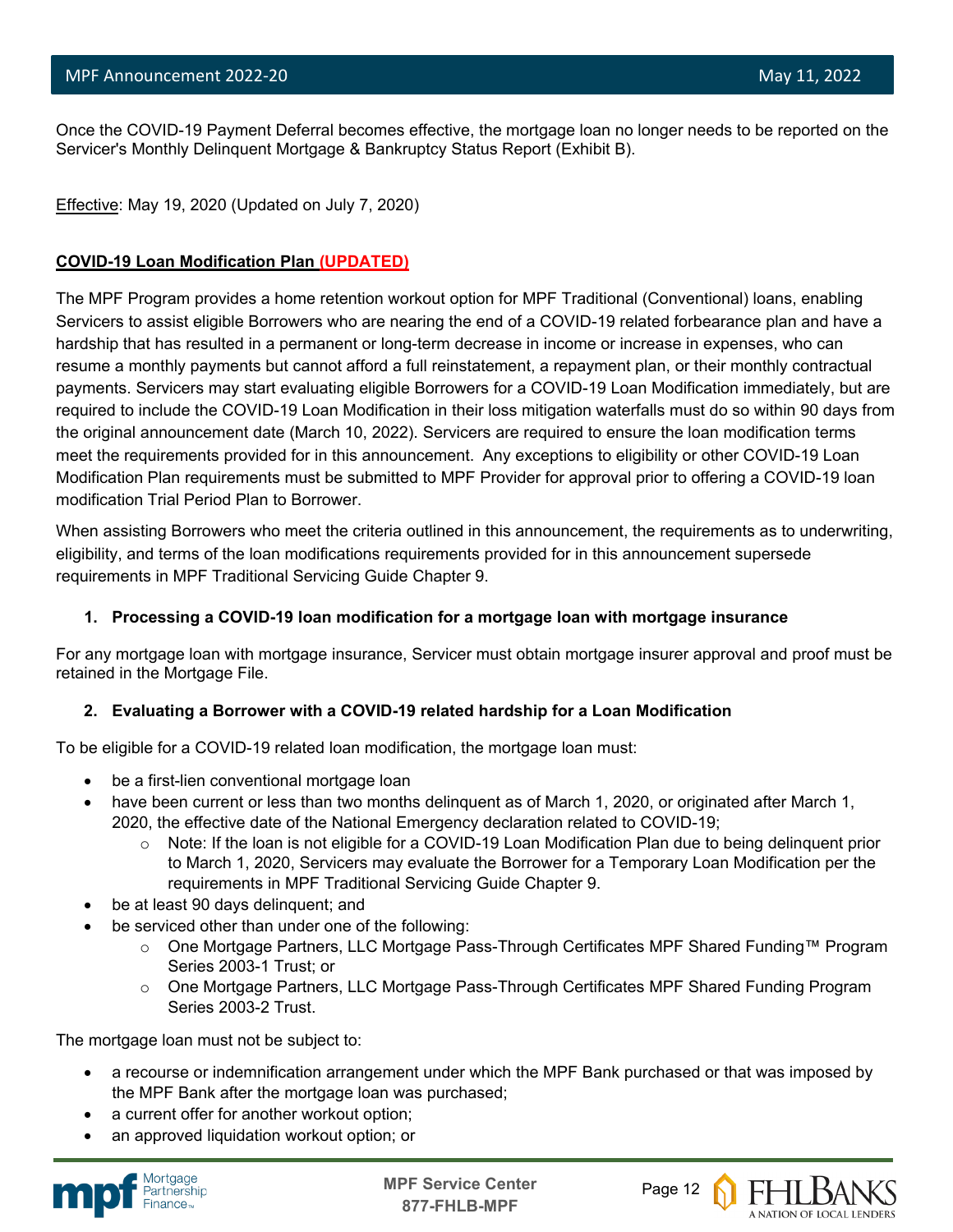• an active and performing repayment plan, other non COVID-19 related forbearance plan, or loan modification plan.

#### **3. Borrower Eligibility**

To be eligible for a Modification Plan:

- The Borrower(s) must be the same Borrower(s) that signed the Mortgage Note; or
- The individual executing the Modification Plan must have acquired interest in the Mortgaged Property as a result of a transfer of ownership that was exempt from the Due-On-Sale Clause.

# **4. Determining eligibility for a COVID-19 loan modification for a Texas Section 50(a)(6) loan**

Servicers handling Texas 50(a)(6) loans should contact their MPF Bank for guidance, prior to offering loan modifications and prior to entering Borrowers of such loans into Trial Period Plans.

#### **5. Escrow analysis for COVID-19 impacted Borrowers**

When a Borrower is eligible for a COVID-19 related loan modification in accordance with the eligibility criteria as outlined in this MPF Announcement and the Servicer was not collecting escrows on the existing mortgage loan, the Servicer is required to establish an escrow deposit account as a condition of the mortgage loan modification unless otherwise prohibited by applicable law. If applicable law prohibits the establishment of the escrow account, the Servicer must ensure that the T&I premiums are paid to date.

Prior to offering a COVID-19 Loan Modification, the Servicer must analyze an existing escrow account to estimate the periodic escrow deposit required to ensure adequate funds are available to pay future charges, taking into consideration T&I payments that may come due during the trial period plan.

If the initial escrow analysis or next annual analysis identifies an escrow shortage, the Servicer must spread repayment of the escrow shortage amount in equal monthly payments over a term of 60 months, unless the Borrower decides to pay the shortage amount up-front or over a shorter period, not less than 12 months. Any subsequent escrow shortage that may be identified in the next annual analysis cycle must be spread out over either the remaining term of the initial escrow shortage repayment period or another period of up to 60 months.

# **Any escrow account shortage that is identified at the time of the mortgage loan modification must not be capitalized and the Servicer is not required to fund any existing escrow account shortage.**

See MPF Traditional Servicing Guide "2.9 Escrow Payments" for guidelines for maintaining an Escrow Account and handling Escrow Funds.

# **6. Documentation Requirements**

Generally Servicers must collect the following documentation and permanently retain it in the Mortgage Loan File:

- Workout Worksheet (Form SG354);
- Borrower Hardship Certification (Form SG402);
- Income verification in accordance with the requirements described in the Selling Guide;
- Borrower's tax return transcripts obtained from the IRS;
- Asset documentation in accordance with the Selling Guide and any other documentation necessary to fully document the Borrower's financial situation;
- A new credit report that meets the requirements in the Selling Guide;
- Reaffirmation Agreement or approval from Trustee if Borrower was previously in bankruptcy;
- Property valuation; and



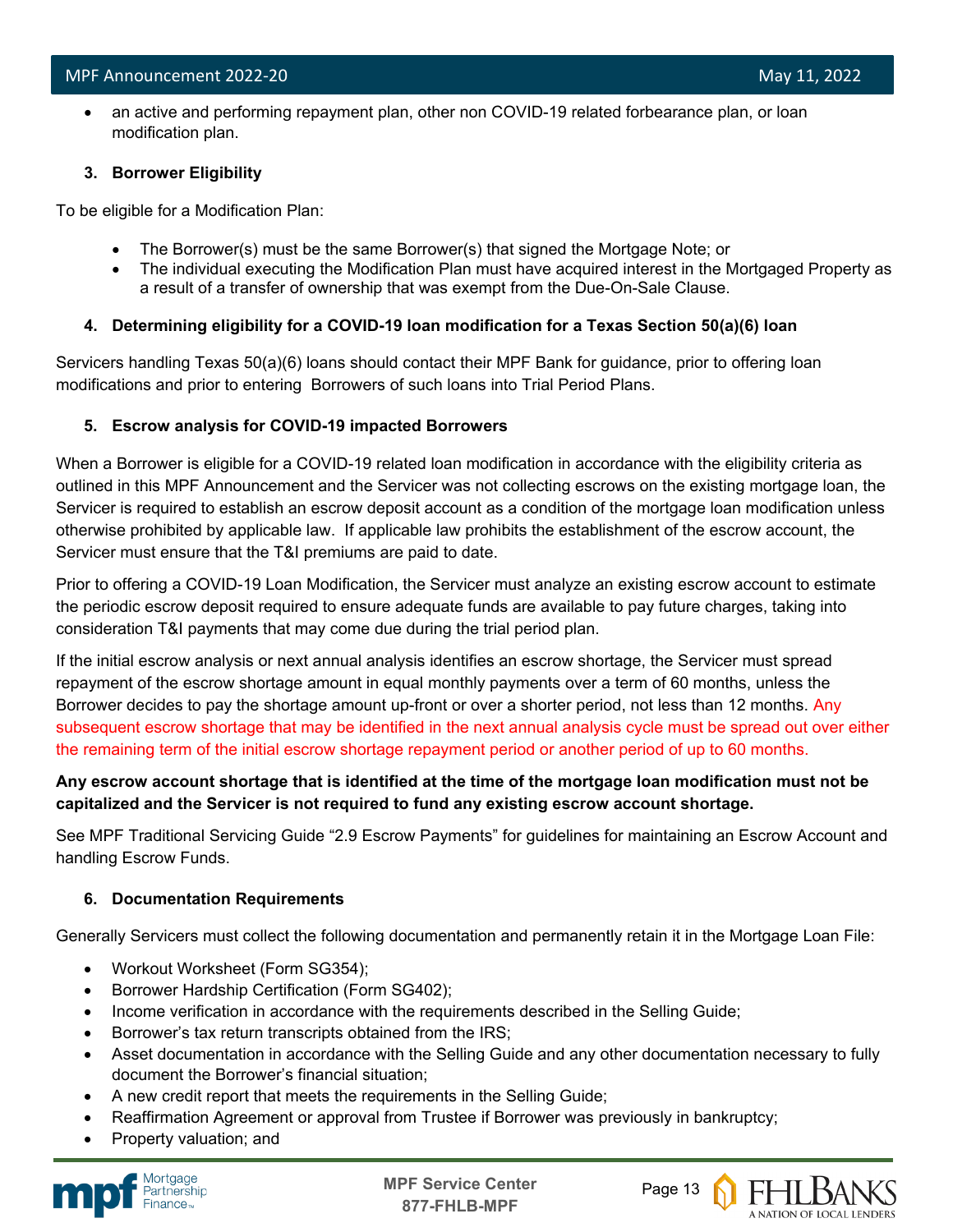l

 • Any other documentation used to process and evaluate the Modification Plan request, including but not limited to, documentation of the causes of a Borrower's hardship.

Servicers do not need to obtain prior approval from the MPF Provider, and do not need to provide the MPF Provider with any documentation other than submitting the following in eMAQCS®Plus

- a completed Workout Worksheet (Form SG354),
- the Trial Period Plan (see Appendix D of this Announcement),
- the COVID-19 Modification Cover Letter (see Appendix E of this Announcement),
- a fully executed COVD-19 Loan Modification Agreement (Fannie Mae Form 3179), and
- a current payment history.

The MPF Provider or MPF Bank may request additional documentation.

Servicers may approve a Borrower for a COVID-19 Loan Modification based on the evaluation of an incomplete application, if they deem the information they have received to be sufficient to make an eligibility determination and if the review meets all Applicable Laws, including the CFPB's 2021 Mortgage Servicing COVID-19 Rule as to streamline loan modifications.

# **7. Modified mortgage loan terms for COVID-19 impacted Borrowers**

When a Servicer has determined a Borrower is eligible for a COVID-19 related loan modification, the Servicer must determine the new modified mortgage loan terms according to the following.

The Servicer must obtain a property valuation, which must not be more than 90 days old at the time the Servicer evaluates the Borrower for the mortgage loan modification, using one of the following:

- an exterior BPO;
- an appraisal;
- a third-party AVM; or
- the Servicer's own internal AVM, provided that
	- $\circ$  the Servicer is subject to supervision by a federal regulatory agency, and
	- $\circ$  the Servicer's primary federal regulatory agency has reviewed the model.

If the third-party AVM, or the Servicer's internal AVM does not render a reliable confidence score, the Servicer must obtain an assessment of the property value utilizing an exterior BPO, an appraisal, or a property valuation method documented as acceptable to the Servicer's federal regulatory supervisor. The property value assessment must be rendered in accordance with the FDIC's Interagency Appraisal and Evaluation Guidelines regardless of whether such guidelines apply to mortgage loan modifications.

The Servicer must determine the post-modification mark-to-market loan to-value (MTMLTV) ratio, which is defined as the UPB of the mortgage loan including capitalized arrearages ("gross UPB), divided by the current value of the property, and must also complete all the following steps in the order shown below, unless prohibited by applicable law, to determine the Borrower's new modified mortgage loan terms:

- 1. Capitalize eligible arrearages:
	- accrued interest:
	- out-of-pocket escrow advances to third parties, provided they are paid prior to the effective date of the mortgage loan modification;



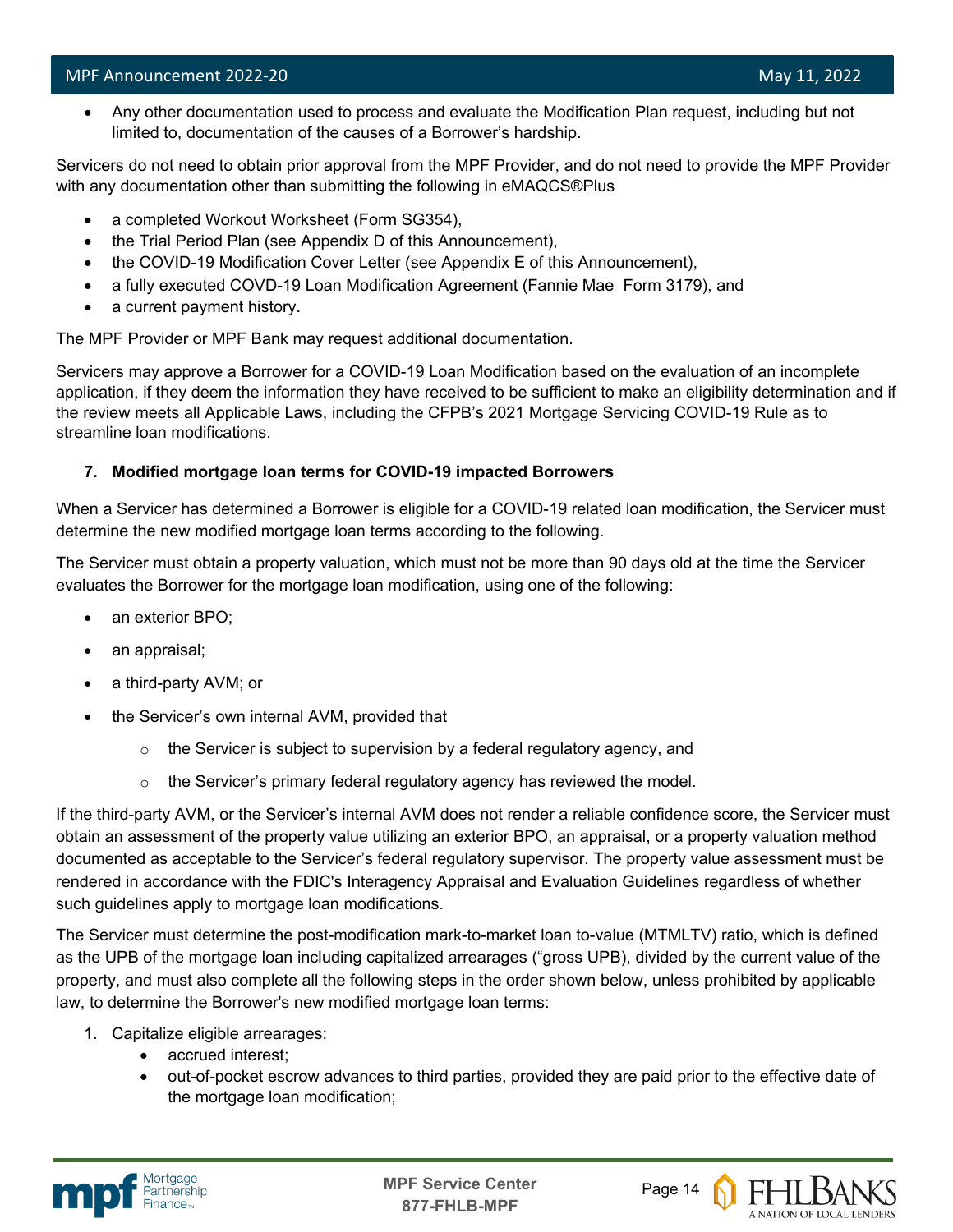- servicing advances paid to third parties in the ordinary course of business and not retained by the Servicer, provided they are paid prior to the effective date of the mortgage loan modification, if allowed by state laws; and
- any outstanding non-interest bearing balance from a previously completed loan mitigation plan.

If applicable state law prohibits capitalization of any of these amounts, the Servicer must collect all such funds from the Borrower over a period not to exceed 60 months unless the Borrower decides to pay the amount up-front.

Late charges may not be capitalized and must be waived if the Borrower satisfies all conditions of the Trial Period Plan.

See MPF Traditional Servicing Guide "2.9 Escrow Payments" for guidelines for maintaining an Escrow Account and handling Escrow Funds.

- 2. Set the modification interest rate to the lesser of:
	- 3%, or
	- the Borrower's current contractual interest rate.
- 3. Extend the term to 480 months from the mortgage **loan modification effective date**.
	- If the mortgage loan is secured by a property where the title is held as a leasehold estate, the term of the leasehold estate must not expire prior to the date that is five years beyond the new maturity date of the modified mortgage loan. In the event that the current term of the leasehold estate would expire prior to such date, the term of the leasehold estate must be renegotiated to satisfy this requirement for the mortgage loan to be eligible for the mortgage loan modification.
- 4. Forbear principal if the post-modification MTMLTV ratio is greater than 100%, in an amount that is the lesser of:
	- an amount that would create a post-modification MTMLTV ratio of 100% using the interest-bearing UPB, or
	- 30% of the gross UPB of the mortgage loan.
- 5. Provide or increase principal forbearance until a 20% P&I payment reduction is achieved; however, the Servicer must not forbear more than both the following amounts:
	- an amount that would create a post-modification MTMLTV ratio less than 80% using the interestbearing principal balance, and
	- 30% of the gross UPB of the mortgage loan.

**Note - Principal forbearance**: Interest must not accrue on any principal forbearance. Principal forbearance is payable upon the earliest of the maturity of the mortgage loan modification, sale or transfer of the property, refinance of the mortgage loan, or payoff of the interest-bearing UPB.

# **8. Offering a Trial Period Plan and Completing a COVID-19 Loan Modification**

The Servicer must communicate with the Borrower that the mortgage loan modification will not be binding, enforceable, or effective unless all conditions of the mortgage loan modification have been satisfied, which is when all of the following have occurred:

- the Borrower has satisfied all of the requirements of the Trial Period Plan,
- the Borrower has executed and returned 2 copies of the COVID-19 Loan Modification Agreement (Fannie [Mae Form 3179\),](https://singlefamily.fanniemae.com/media/document/pdf/loan-modification-agreement-form-3179-pdf) and
- the Servicer executes and dates the COVID-19 Loan Modification Agreement.

To document the Borrower's Trial Period Plan, the Servicer must use the form COVID-19 Trial Period Plan Notice (**Appendix D**) or the equivalent, making any appropriate changes to comply with applicable law. While use of the





A NATION OF LOCAL LENDERS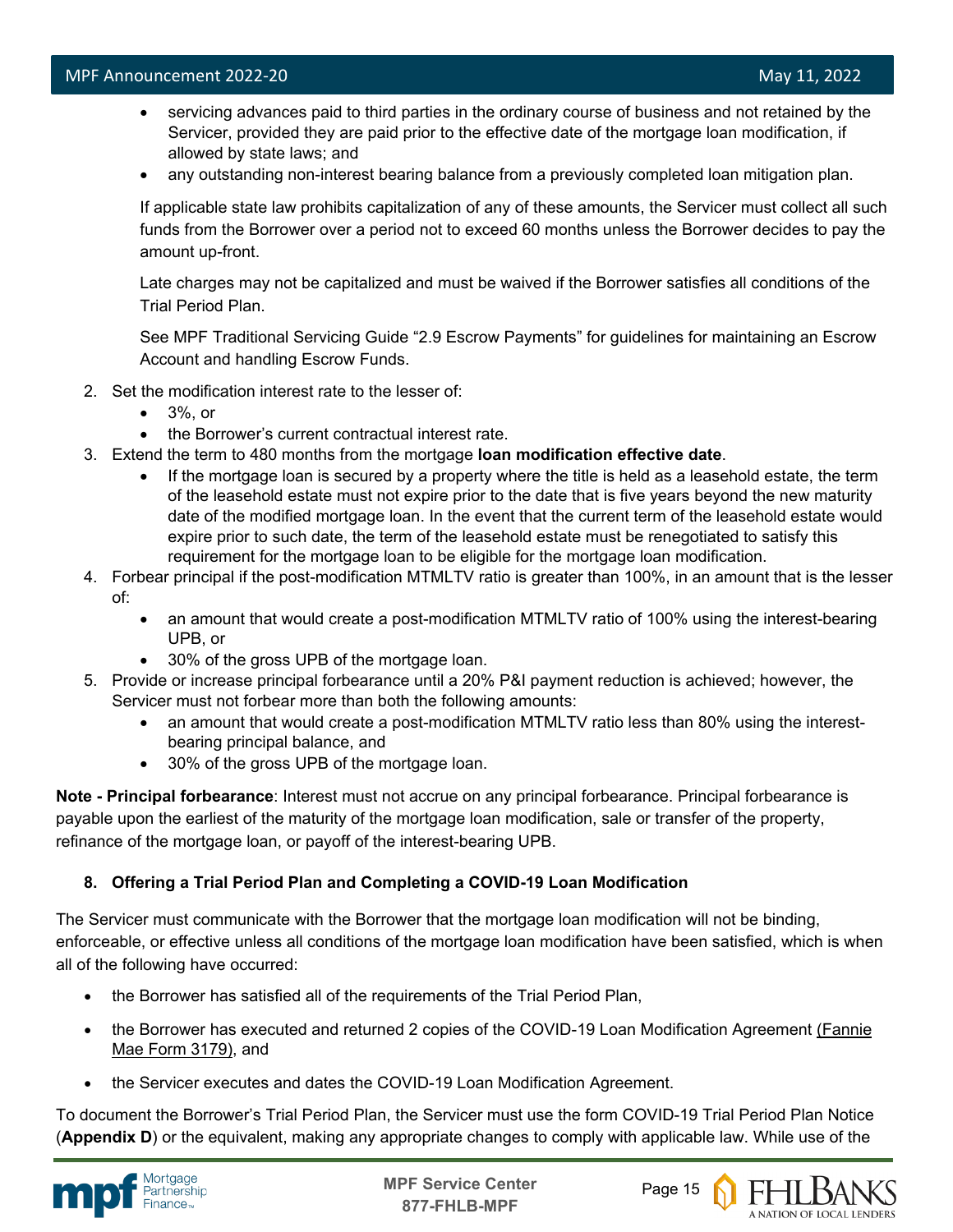l COVID-19 Trial Period Plan Notice (Appendix D) is optional, it reflects a minimum level of information that the Servicer must communicate and illustrates a level of specificity that complies with the MPF Program requirements. If the Borrower and loan modification meets all eligibility requirements of the COVID-19 Loan Modification Plan, the Servicer does not need to obtain approval prior to providing Borrower a COVID-19 Trial Period Plan Notice. Any exceptions to eligibility or other COVID-19 Loan Modification Plan requirements must be submitted to MPF Provider for approval prior to communicating the terms of the loan modification Trial Period Plan to Borrower.

If the Servicer sends the COVID-19 Trial Period Plan Notice:

- on or before the 15th day of a calendar month then the Servicer must use the first day of the following month as the first Trial Period Plan payment due date.
- after the 15th day of a calendar month then the Servicer must use the first day of the month after the next month as the first Trial Period Plan payment due date.

If the Borrower fails to make a Trial Period Plan payment by the last day of the month in which it is due, the Borrower is considered to have failed the Trial Period Plan and the Servicer must not grant the Borrower a permanent loan modification.

The Servicer must maintain policies and procedures to ensure compliance with any and all applicable "dual tracking" restrictions, and suspend or postpone the Foreclosure sale per Applicable Laws (e.g., CFPB) and shall immediately notify the MPF Provider.

The Servicer must ensure that the modified mortgage loan retains its first lien position and is fully enforceable in accordance with its terms.

Electronic signatures and notarizations for Loan Modifications are acceptable as long as the electronic record complies with MPF Program requirements, including accommodations included in COVID-19 related MPF Announcements.

# **9. Preparing the Loan Modification Agreement**

The Servicer must use the Form COVID-19 Modification Cover Letter **(Appendix E)** or equivalent to communicate a Borrower's eligibility for a permanent Loan Modification, which must be accompanied by a completed Loan Modification Agreement [\(Fannie Form 3179\).](https://singlefamily.fanniemae.com/media/document/pdf/loan-modification-agreement-form-3179-pdf) While use of the Form COVID-19 Modification Cover Letter (Appendix E) is optional, it reflects a minimum level of information that the Servicer must communicate and illustrates a level of specificity that complies with the MPF Program requirements.

The Servicer must prepare the Loan Modification Agreement [\(Fannie Mae Form 3179\)](https://singlefamily.fanniemae.com/media/document/pdf/loan-modification-agreement-form-3179-pdf) early enough in the Trial Period Plan to allow sufficient processing time so that the mortgage loan modification becomes effective on the first day of the month following the Trial Period Plan (modification effective date). The Servicer is authorized to, at its discretion, complete the Loan Modification Agreement so the mortgage loan modification becomes effective on the first day of the second month following the final Trial Period Plan payment to allow for sufficient processing time. However, the Servicer must treat all Borrowers the same in applying this option by selecting, at its discretion and as evidenced by a written policy, the date by which the final Trial Period Plan payment must be submitted before the Servicer applies this option ("cut-off date"). The cut-off date must be after the due date for the final Trial Period Plan payment as set forth in the Trial Period Plan Notice.

If the Servicer elects this option, the Borrower will not be required to make an additional Trial Period Plan payment during the month (the "interim month") in between the final Trial Period Plan month and the month in which the mortgage loan modification becomes effective. For example, if the last Trial Period Plan month is March and the Servicer elects the option described above, the Borrower is not required to make any payment during April, and the



A NATION OF LOCAL LENDER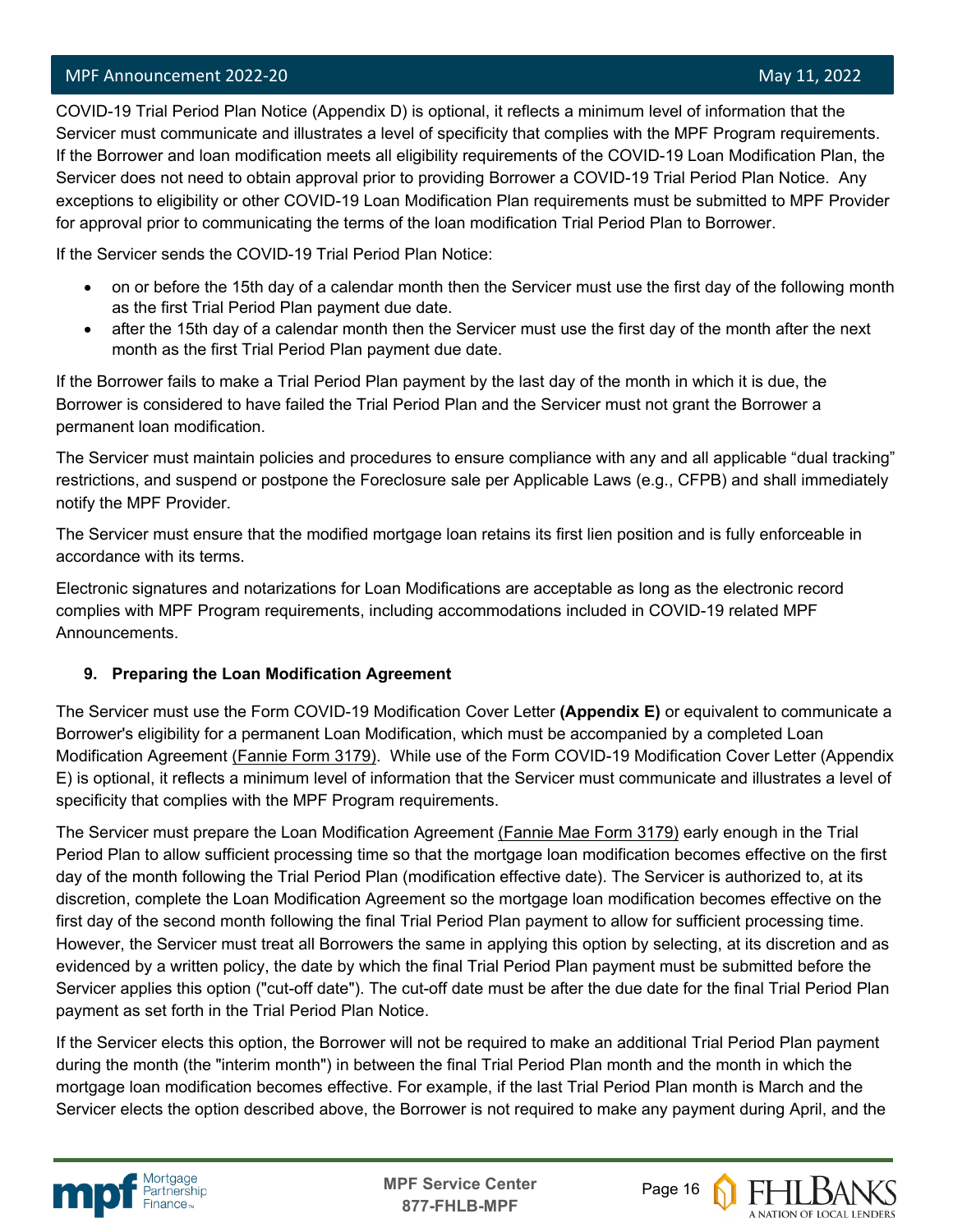l mortgage loan modification becomes effective, and the first payment under the Loan Modification Agreement is due, on May 1.

The Servicer must incorporate into the Loan Modification Agreement (Fannie Mae Form 3179) the applicable provisions in accordance with the requirements in Fannie Mae's Summary: Modification Agreement (Form 3179).

# **10. Executing and Recording the Loan Modification Agreement**

The Servicer is responsible for ensuring that the mortgage loan as modified complies with applicable laws, preserves the MPF Bank's first lien position, and is enforceable against the Borrower(s) in accordance with its terms.

In order to ensure that the modified mortgage loan retains its first lien position and is fully enforceable, the Servicer must:

- Ensure that the Loan Modification Agreement is executed by:
	- o the same Borrower(s) that signed the Mortgage Note; or
	- o an individual who acquired interest in the Mortgaged Property as a result of a transfer of ownership that was exempt from the Due-On-Sale Clause.
	- $\circ$  Note: where a co-Borrower signature is not obtainable for reasons such as mental incapacity or military deployment and the Servicer decides to continue with the mortgage loan modification, the Servicer must appropriately document the basis for the exception in the servicing records.
- Ensure all real estate taxes and assessments that could become a first lien are current, especially those for manufactured homes taxed as personal property, personal property taxes, condo/HOA fees, utility assessments (such as water bills), ground rent, and other assessments.
- Obtain a title endorsement or similar title insurance product issued by a title insurance company if the Loan Modification Agreement will be recorded.
- If the Mortgage Loan is covered by primary and/or supplemental mortgage insurance (MI), notify the MI Company of the loan modification in accordance with MI Company requirements and obtain the approval of the MI Company prior to the modification.
- Record the executed Loan Modification Agreement if:
	- $\circ$  recordation is necessary to ensure that the modified mortgage loan retains its first lien position and is enforceable in accordance with its terms at the time of the modification, throughout its modified term, and during any bankruptcy or foreclosure proceeding involving the modified mortgage loan; or
	- $\circ$  the Loan Modification Agreement includes assignment of leases and rents provisions.
		- Note: The Servicer may charge the Borrower for any recording or similar costs associated with the Loan Modification.

If the mortgage loan is for a manufactured home, and the lien was created, evidenced, or perfected by collateral documents that are not recorded in the land records, the Servicer must also take such action as may be necessary, including any amendment, recording, and/or filing that may be required, to ensure that the collateral documents reflect the mortgage loan modification, in order to preserve first lien status for the entire amount owed.

The Servicer must obtain subordination agreements from other lien holders when recordation is required to maintain first lien position. If the Servicer is unable to obtain all necessary subordination agreements, the Servicer may not implement the Modification Plan.

The Servicer shall satisfy all requirements of the mortgage insurer and shall forward a copy of Loan Modification Agreement to the applicable mortgage insurer.

The Servicer must send two (2) originals of the Loan Modification Agreement for the Borrower's signature. After the Borrower returns the 2 signed forms, and successfully completes the Trial Period Plan, the Servicer must then sign the Loan Modification Agreement and provide a copy of the signed form to the Borrower. If the Borrower and loan



**MPF Service Center** Page 17 **877-FHLB-MPF**



A NATION OF LOCAL LENDERS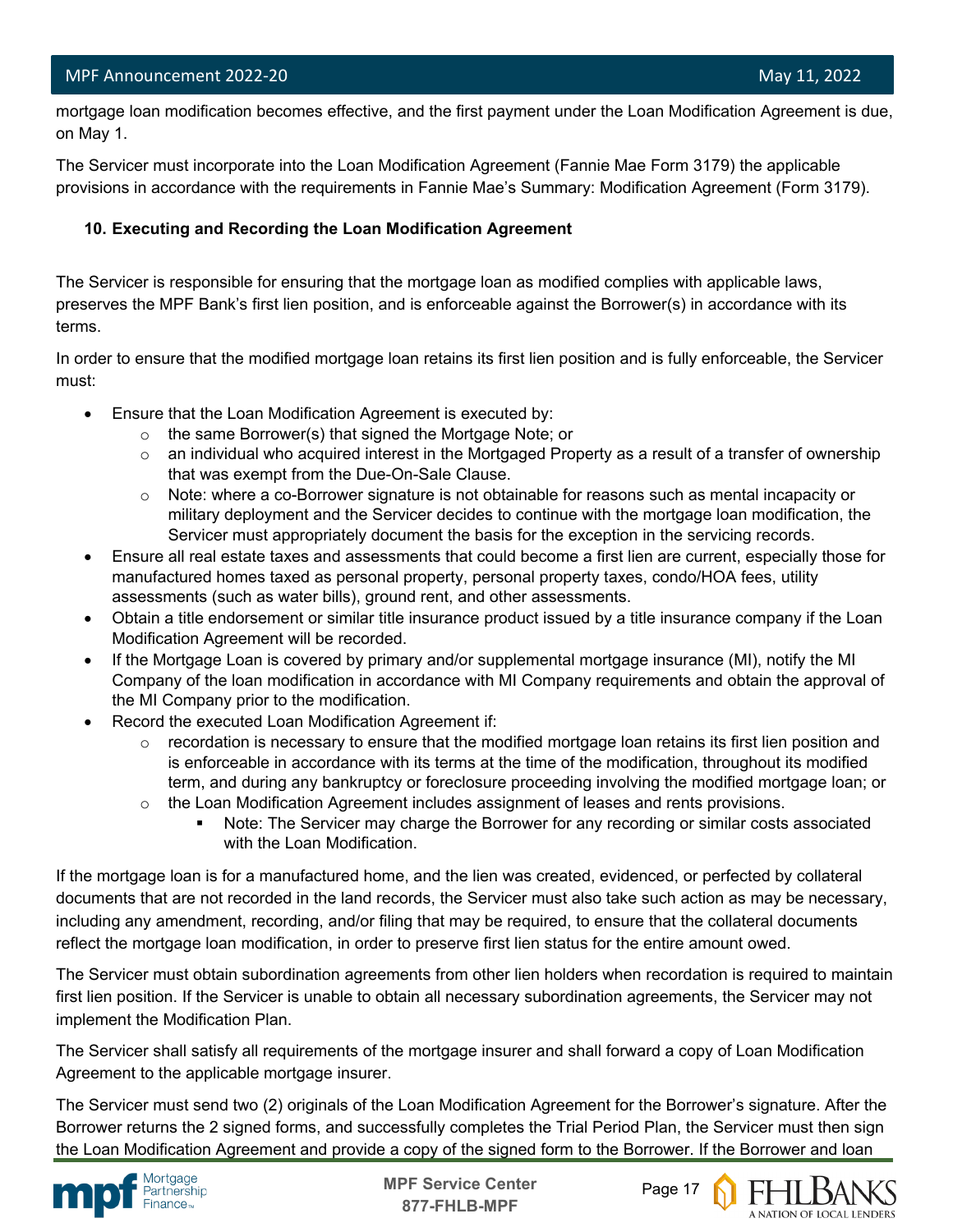l

 modification meets all eligibility requirements of the COVID-19 Loan Modification Plan, the Servicer does not need to submit Loan Modification Agreements to MPF provider for approval prior to execution. Any exceptions to eligibility or other COVID-19 Loan Modification Plan requirements must be submitted to MPF Provider for approval prior to communicating the terms of the loan modification Trial Period Plan to Borrower.

Once the Loan Modification Agreement is fully executed, the Servicer must send a fully executed original Loan Modification Agreement to the document custodian within 25 days of receipt from the Borrower. If the Loan Modification Agreement is required to be recorded, the Servicer must:

- send a certified copy of the fully executed Loan Modification Agreement to the document custodian within 25 days of receipt from the Borrower, and
- send the original Loan Modification Agreement that is returned from the recorder's office to the document custodian within 5 business days of receipt.

# **11. Fees and Late Charges for COVID-19 Loan Modification**

The Servicer must not charge the Borrower administrative fees.

The Servicer may charge the Borrower for any recording or similar costs associated with the Loan Modification.

The Servicer is authorized to assess late charges during the Trial Period Plan. The Servicer must waive all late charges, penalties, stop payment fees, or similar charges upon the Borrower's conversion to a permanent mortgage loan modification.

# **12. Reporting COVID-19 Loan Modification**

The Servicer must report the mortgage loan on the Delinquent Mortgage & Bankruptcy Status Report (Exhibit B) monthly with an Action Code = 12, a Delinquency Status Code = BF during the Trial Payment Period or 28 after successful completion of the Trial Payment Period, a Delinquency Reason Code = 22, a Loss Mitigation Type = Temporary Modification accompanied by the Loss Mitigation Approval (effective) Date and Loss Mitigation Estimated Completion Date or Loss Mitigation Actual Completion Date, as applicable. In addition, the Servicer must follow the reporting requirements in MPF Traditional Servicing Guide "9.4.2 Credit Reporting Requirements, 9.4.3 Tax Reporting, and 9.4.4 Disclosures and Notices."

Effective: March 10, 2022 (Updated on March 28, 2022 and May 11, 2022)

# **Workout hierarchy**

Servicers assessing a Borrower nearing the end of a forbearance plan period must consider Borrowers for the loss mitigation option most suitable for the Borrower's situation, based on whether the borrower's hardship is temporary or permanent.

The following table provides guidance and the order of evaluation for available workout options for MPF Traditional (Conventional) loans.

| <b>Temporary Hardship</b>                                                                                                                                                                                    |                                   |  |  |
|--------------------------------------------------------------------------------------------------------------------------------------------------------------------------------------------------------------|-----------------------------------|--|--|
| The following table describes the Servicer's requirements if the Borrower is experiencing or has experienced a<br>temporary hardship resulting from a short-term decrease in income or increase in expenses. |                                   |  |  |
| If the hardship has                                                                                                                                                                                          | Then the Servicer must consider a |  |  |
| been resolved and the Borrower has the ability to<br>reinstate the mortgage loan                                                                                                                             | Reinstatement                     |  |  |



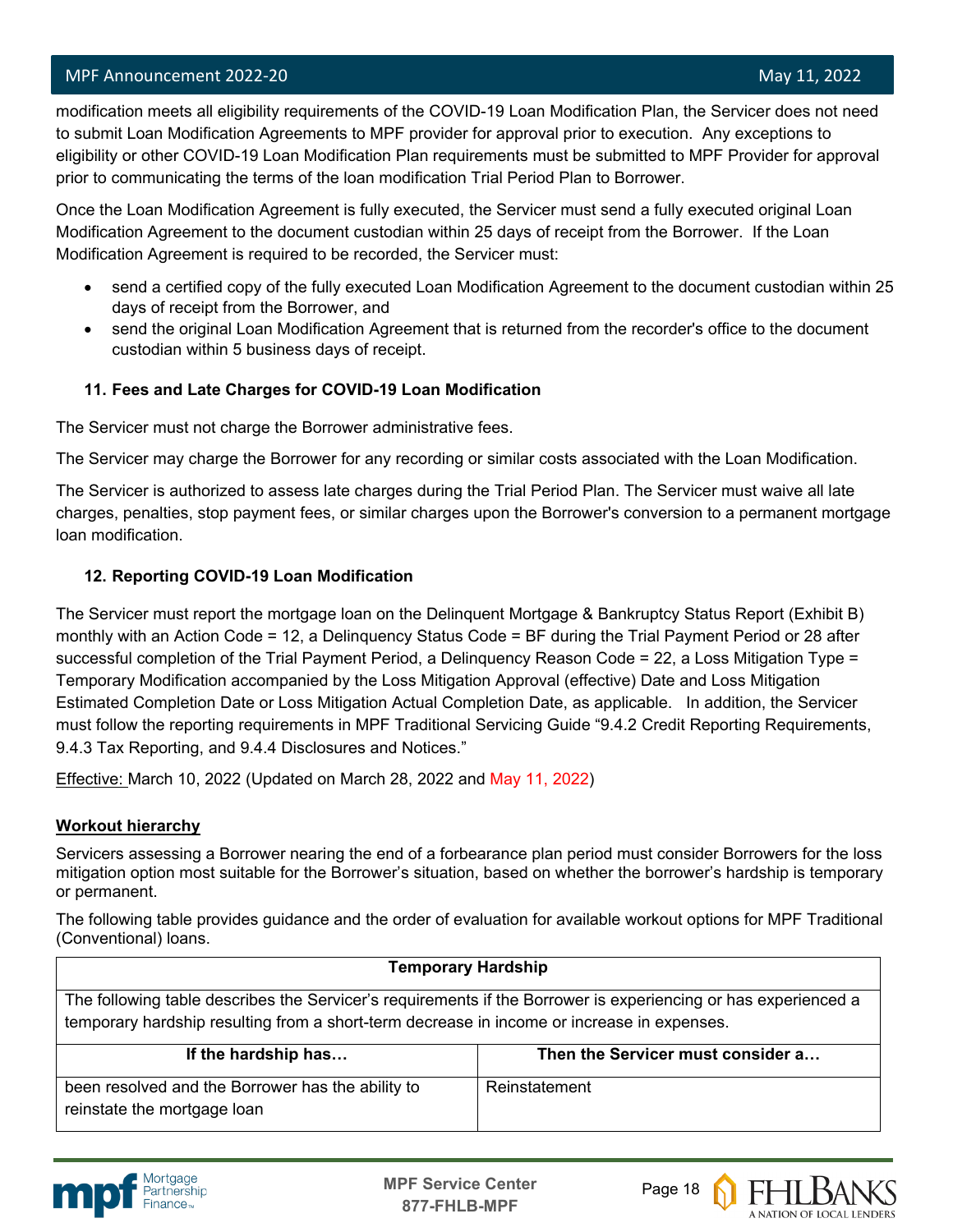| MPF Announcement 2022-20                                                                                       | May 11, 2022                                                                    |  |  |
|----------------------------------------------------------------------------------------------------------------|---------------------------------------------------------------------------------|--|--|
| been resolved and the Borrower does not have the<br>ability to reinstate the mortgage loan                     | Repayment Plan (see above and MPF Traditional<br>Servicing Guide Section 8.5.4) |  |  |
| been resolved and the Borrower does not have the<br>ability to afford a repayment plan                         | COVID-19 Payment Deferral Plan (see above)                                      |  |  |
| not been resolved                                                                                              | Forbearance Plan (see above)                                                    |  |  |
| <b>Permanent Hardship</b>                                                                                      |                                                                                 |  |  |
| If the Borrower is experiencing a hardship that has resulted in a permanent or long-term decrease in income or |                                                                                 |  |  |
| increase in expenses, the Servicer must evaluate the Borrower for a workout option in the following order:     |                                                                                 |  |  |
| • COVID-19 Loan Modification Plan (Requirements provided for in this announcement)                             |                                                                                 |  |  |
| • Short Sale (MPF Traditional Servicing Guide Section 8.6.1)                                                   |                                                                                 |  |  |
| • Deed-in-Lieu of Foreclosure (MPF Traditional Servicing Guide Section 8.6.2)                                  |                                                                                 |  |  |

**NOTE**: If a Borrower requests to be evaluated for a liquidation workout option, the Servicer must first evaluate the Borrower for a liquidation workout option.

Effective: April 30, 2020 (Updated May 19, 2020, March 10, 2022, and March 28, 2022)

# **Attempting to establish QRPC**

Servicers are required to attempt to establish quality right party contact (QRPC) with all delinquent Borrowers to resolve delinquencies. The MPF Guides does not provide the method by which such contact must be achieved, but in accordance with MPF Traditional Servicing Guide 8.3.2 Contacting Borrowers, among other requirements, the Servicer is authorized to use various outreach methods to contact the Borrower as permitted by applicable law, including, but not limited to:

- mail.
- email.
- texting, and
- voice response unit technology.

Effective: March 26, 2020

# **Late Fees**

Servicers should consider waiving late fees, penalties, stop payment fees, or similar charges for 90 days and provide guidance to Borrowers with respect to available relief provisions and/or loss mitigation alternatives.

Effective: March 20, 2020

# **Reporting a reason for delinquency code**

Servicers must report delinquency status information pursuant to MPF Traditional Servicing Guide 8.4 Delinquency Reporting, by providing a Delinquent Mortgage Report (Servicing Guide Exhibit B) that contains the status of all Delinquent Mortgage Loans that are thirty (30) or more days delinquent as of the last day of the preceding month or has received approval for a Loss Mitigation Plan but has not yet become delinquent.

In an effort to enable us to identify mortgage loans where the Borrower has experienced a hardship associated with COVID-19 while not resulting in a systems impact for us or you, the Servicer must report the delinquency reason code 022, when reporting the delinquency status of such mortgage loans. For mortgage loans where the Servicer would have reported the delinquency reason code of 022 the Servicer must now use reason for delinquency code 007.

Effective: March 26, 2020 (Updated on July 7, 2020)



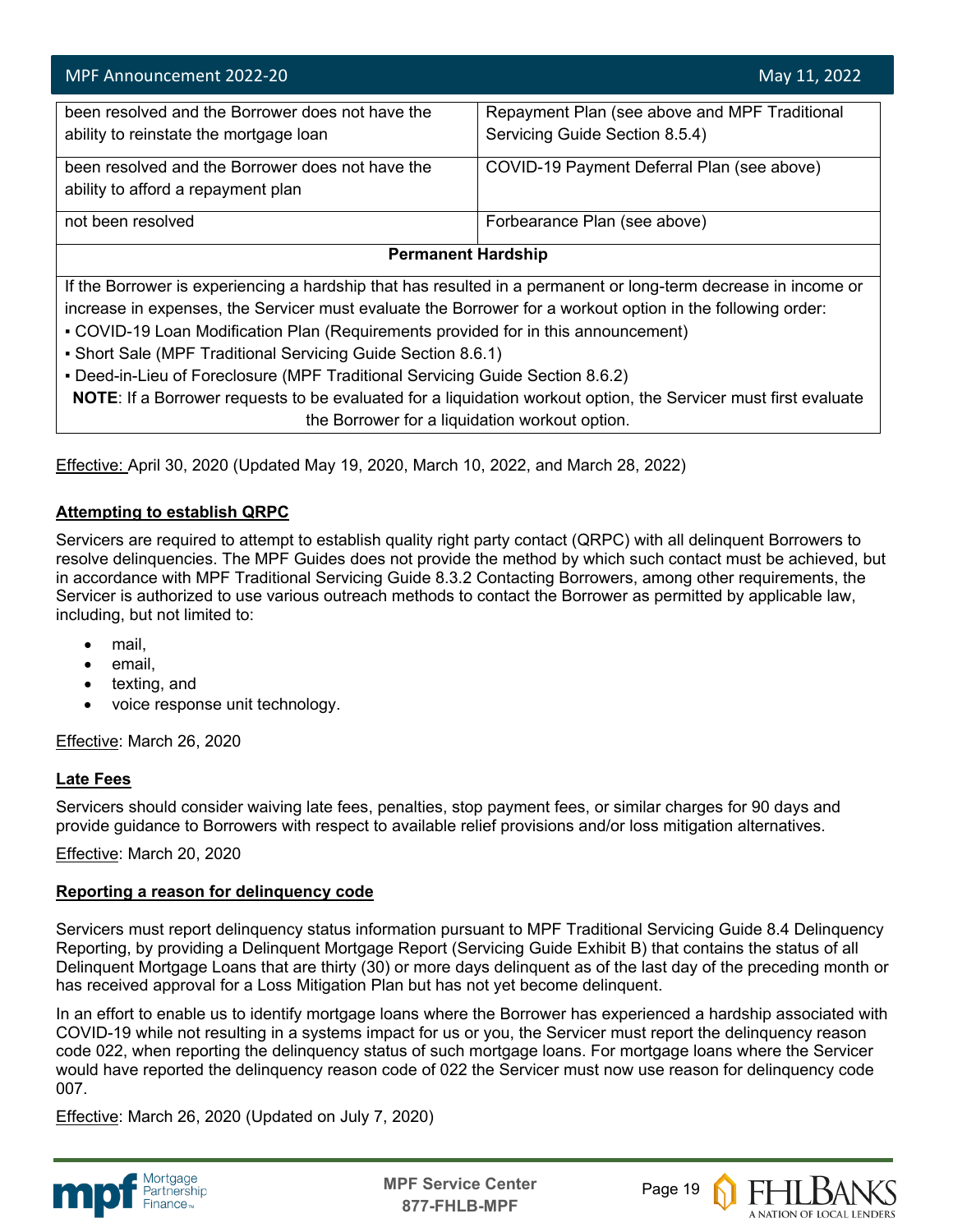#### **Property inspections and preservation**

As a result of the impact of COVID-19, we are temporarily providing some relief with respect to the completion of property inspections, including:

- inspections for properties securing a delinquent mortgage loan as described in MPF Traditional Servicing Guide 8.3.5 Property Inspections;
- inspections related to hazard loss repairs as described in MPF Traditional Servicing Guide 4.6 Property Damage/Loss Procedures; and
- property preservation activities as described in MPF Traditional Servicing Guide section 10.9 Foreclosure Proceedings Property Inspections.

The following table describes when the Servicer must not conduct property inspections and property preservation activities for a property securing a mortgage loan where the Borrower is experiencing a hardship related to COVID-19, depending on the status of the mortgage loan at the time of the effective date of the National Emergency declaration related to COVID-19.

| If on March 1, 2020, the mortgage loan was                                     | Then the Servicer must                                                                                                                                                                                                                                                             |  |
|--------------------------------------------------------------------------------|------------------------------------------------------------------------------------------------------------------------------------------------------------------------------------------------------------------------------------------------------------------------------------|--|
| current or less than 30 days delinquent and<br>the Borrower becomes delinquent | not complete property inspections during the<br>$\bullet$<br>forbearance plan or an active post-forbearance                                                                                                                                                                        |  |
| delinquent and the property was not vacant<br>or abandoned                     | plan workout option.                                                                                                                                                                                                                                                               |  |
| delinquent and the property was reported as<br>vacant or abandoned             | follow the property inspection requirements in MPF<br>$\bullet$<br>Traditional Servicing Guide 8.3.5 Property<br>Inspections and property preservation activities as<br>described in MPF Traditional Servicing Guide section<br>10.9 Foreclosure Proceedings Property Inspections. |  |

**Note:** *For mortgage loans that are delinquent and not on a forbearance plan, Servicers must continue to follow the inspection requirements in MPF Traditional Servicing Guide 8.3.5 Property Inspections.*

If the mortgage loan is not brought current upon expiration of the forbearance plan, or if the Borrower is not approved for a post-forbearance workout option as determined based on QRPC, the Servicer must follow the property inspection requirements in MPF Traditional Servicing Guide 8.3.5 Property Inspections.

Servicers unable to complete a property inspection or property preservation activity in accordance with the MPF Traditional Servicing Guide, must document their efforts and the reason for any exception in the mortgage loan file.

Servicers' inability to complete property inspections due to COVID-19 related impacts must not impact disbursement of insurance loss proceeds.

Effective: March 26, 2020 (Updated May 19, 2020)

#### **Mortgage Insurance Termination Requests**

When verifying an acceptable payment record for a Borrower that has had a financial hardship related to COVID-19 in which the Servicer provided:

- a COVID-19 related forbearance plan, repayment plan, or Trial Period Plan and the Borrower complied with the terms of such plan;
- a payment deferral; or



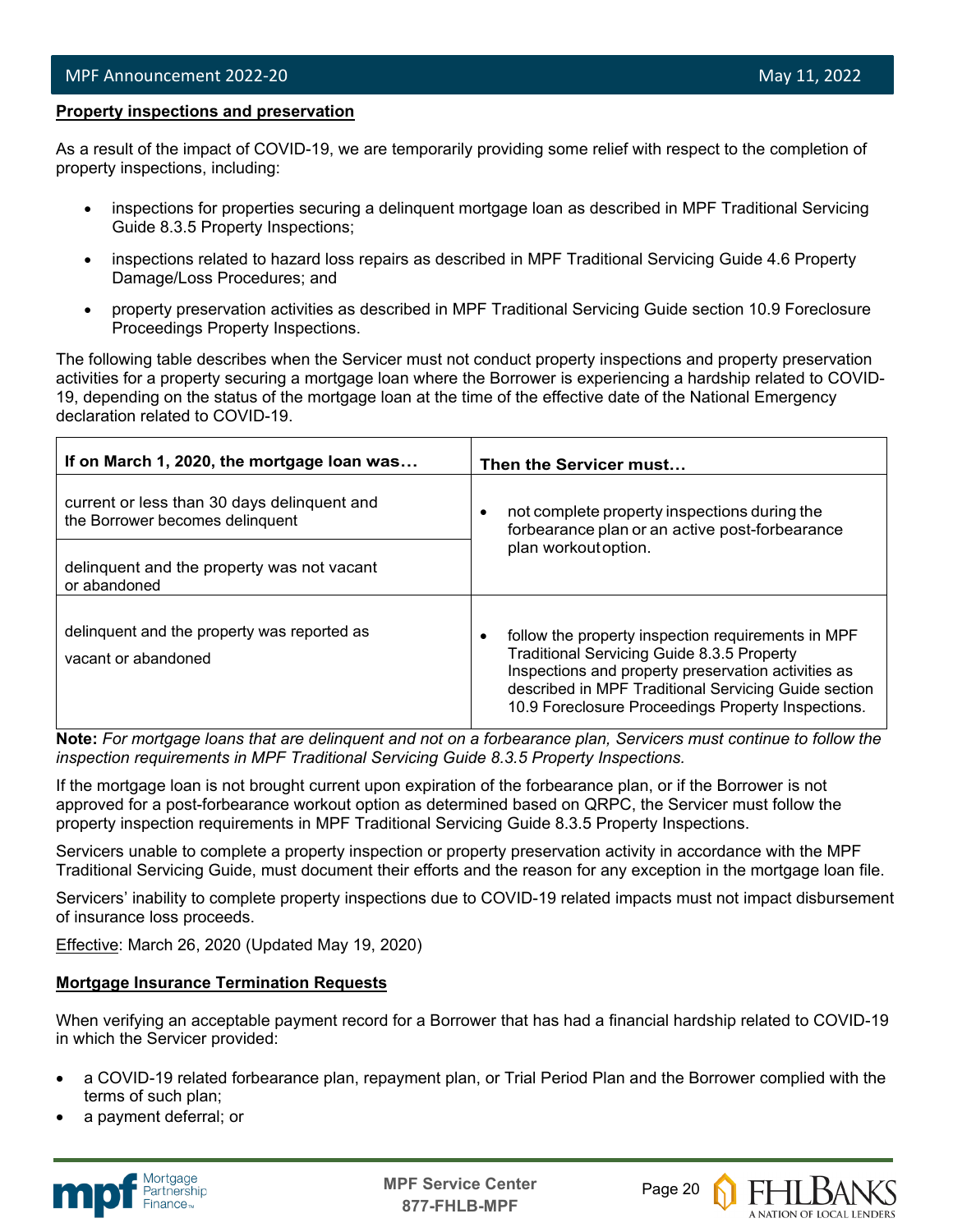• a COVID-19 payment deferral and the Borrower made three consecutive monthly payments following completion of the payment deferral;

Servicers must not consider any payment that is 30 or more days past due in the last 12 months, or 60 or more days past due in the last 24 months that is attributable to the COVID-19 financial hardship. The mortgage loan must be current when the termination is requested, which means the mortgage loan payment for the month preceding the date of the termination request was paid.

Note: These requirements apply when reviewing the Borrower's request for termination of conventional MI based on either original or current value of the property the requirements in this section must be met.

Effective: This policy change is effective for Borrower-initiated requests for termination initiated on or after March 1, 2021. (Issued December 21, 2020)

#### **Obtaining valuations associated with MI termination requests**

As a reminder, when a Borrower requests MI termination based on the original or current value of the property and a BPO or appraisal is required to verify the current value of the property, the property valuation must be based on an inspection of both the interior and exterior of the property. If the impact of COVID-19 results in a delay in obtaining a BPO or appraisal required to verify the current value of the property, the Servicer must notify the Borrower that it will be unable to approve the termination request until the BPO or appraisal is completed (along with all other requirements for terminating the mortgage insurance being satisfied).

See MPF Traditional Servicing Guide 4.7.2 Mortgage Insurance Cancellation for One-Unit Properties and 4.7.3 Mortgage Insurance Cancellation for Two- to Four-Unit Properties.

Effective: March 26, 2020

#### **Electronic Signatures**

Electronic Signatures (e-Sign) may now be utilized to execute loss mitigation related agreements, as long as esigning does not affect the enforceability of the document under Applicable Law, or the ability to record the document when needed to maintain lien priority, including when required by the MPF Program in accordance with MPF Traditional Servicing Guide section 9.3.6 Recording Requirements.

Effective: April 10, 2020

#### **Credit reporting**

Servicers must report the status of the MPF Traditional (Conventional) loans with Borrowers affected by COVID-19 to the credit bureaus in accordance with the Fair Credit Reporting Act, including as amended by the provisions of the CARES Act. For obligations that were current prior to granting an "accommodation" - meaning an agreement to forebear, modify a loan, or grant other relief to Borrowers impacted by COVID-19, Servicers are required to continue to report the obligation as current so long as the Borrower complies with the accommodation.

For obligations that were delinquent prior to granting the "accommodation," the Servicer must continue to report the status as it had previously been reporting - even if the actual status deteriorates - but report the Borrower as current if the account is brought current during the "accommodation." Charged-off accounts are excluded from the new requirements under the Act and therefore are excluded for this policy.

Effective: During the "covered period," as defined in the Act or as amended at a later date, which begins on January 31, 2020 and ends on the later of July 25, 2020 or 120 days after the date of the termination of the federallydeclared national emergency.

#### **Foreclosure sales & Evictions**

To allow a Borrower that has experienced a COVID-19 related hardship time to obtain assistance offered through the Homeowner Assistance Fund, Servicers must delay-initiating any judicial or non-judicial foreclosure process,



**MPF Service Center** Page 21 **877-FHLB-MPF**



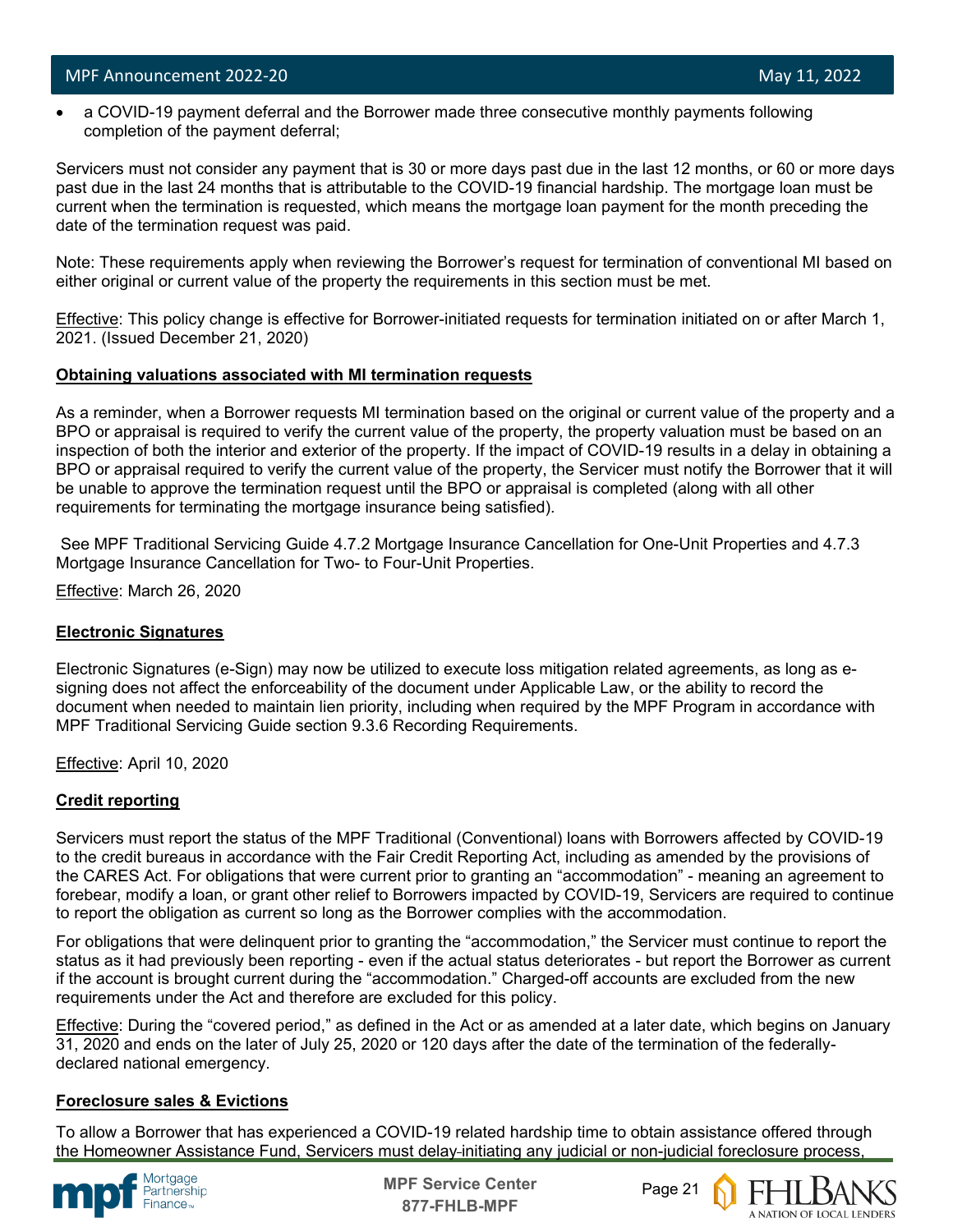move for a foreclosure judgment or order of sale, or execute a foreclosure-related eviction, or a foreclosure sale up to 60 days if:

- the Servicer receives notification from a mortgage assistance fund program provider participating in the Homeowner Assistance Fund program, such as an HFA or other designee, that the borrower has applied for mortgage assistance;
- the Servicer:

l

- $\circ$  has sufficient time to delay initiation of the foreclosure process or moving for a foreclosure judgment or order of sale; or
- $\circ$  in the case of a foreclosure sale, is notified at least 7 days before the sale; and
- $\circ$  any foreclosure trial or execution of a foreclosure sale can be delayed without dismissal of the action.

If the Servicer determines that it did not have sufficient time to delay initiation of the foreclosure process or moving for a foreclosure judgment or order of sale, the Servicer must document in the mortgage loan file why it was unable to delay the action and make any supporting documentation available to the MPF Provider/MPF Bank upon request.

If the approved funds do not fully reinstate the mortgage loan, the Servicer must attempt to contact the Borrower to achieve quality right party contact (QRPC) in accordance with this announcement to resolve the remaining delinquency.

Servicers must obtain prior approval to suspend foreclosure-related activities beyond 60 days by submitting a request to the MPF Provider.

Servicers are required to comply with any/all applicable Foreclosure and Eviction federal and state law moratoriums in place.

Effective: March 20, 2020 (Updated May 19, 2020, June 23, 2020, September 14, 2020, December 21, 2020, January 27, 2021, February 24, 2021, February 26, June 29 2021, July 15, 2021, August 3, 2021, and April 21, 2022, and April 25, 2022)

#### **Bankruptcy Requirements**

Generally, Servicers are required to file motions for relief from the automatic stay in bankruptcy cases upon certain milestones. In light of the CARES Act and other impacts resulting from the COVID 19 National Emergency, the MPF Program Servicers were temporarily relieved of the obligation to meet these timelines.

The temporary suspension was terminated effective July 31, 2021. Therefore, Servicers must file a motion for relief from the automatic stay in bankruptcy cases in accordance with the MPF Guides and applicable law before taking any action that would require such relief.

Servicers must continue to work with their bankruptcy counsel to determine the appropriate time to file such motions.

Effective: May 19, 2020 (Updated July 15, 2021, and March 28, 2022)

# **Training**

The MPF Program will host webinars providing additional training on the COVID-19 Permanent Loan Modification. Please visit the [MPF Website](https://www.fhlbmpf.com/education/upcoming-webinars) to register for one of the upcoming webinars.

#### **General resources**

The MPF Program is operating at its normal level and will continue to provide support to PFIs/Servicers. Please contact the MPF Service Center with any questions or concerns (877-FHLB-MPF).



**MPF Service Center** Page 22 **877-FHLB-MPF**



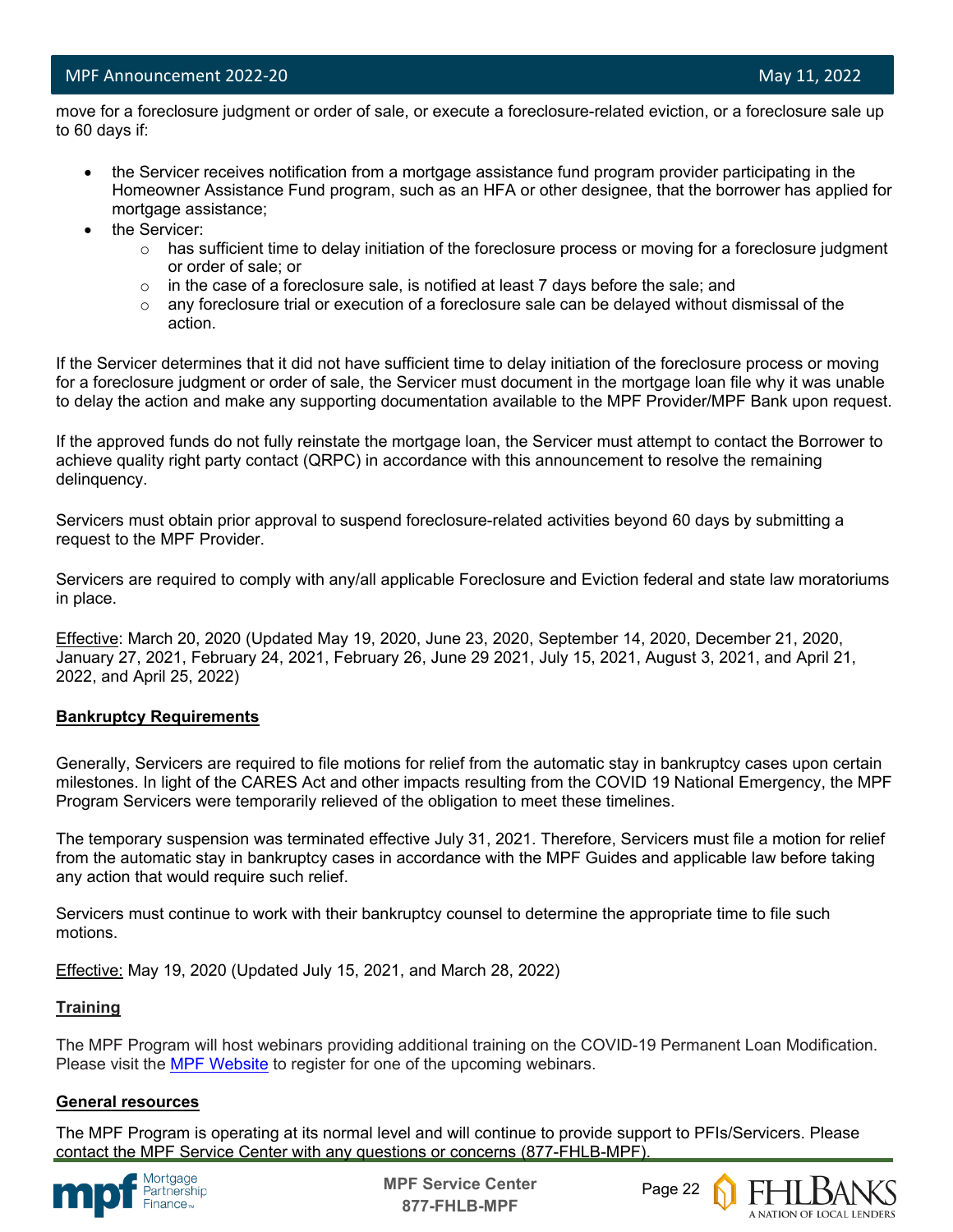



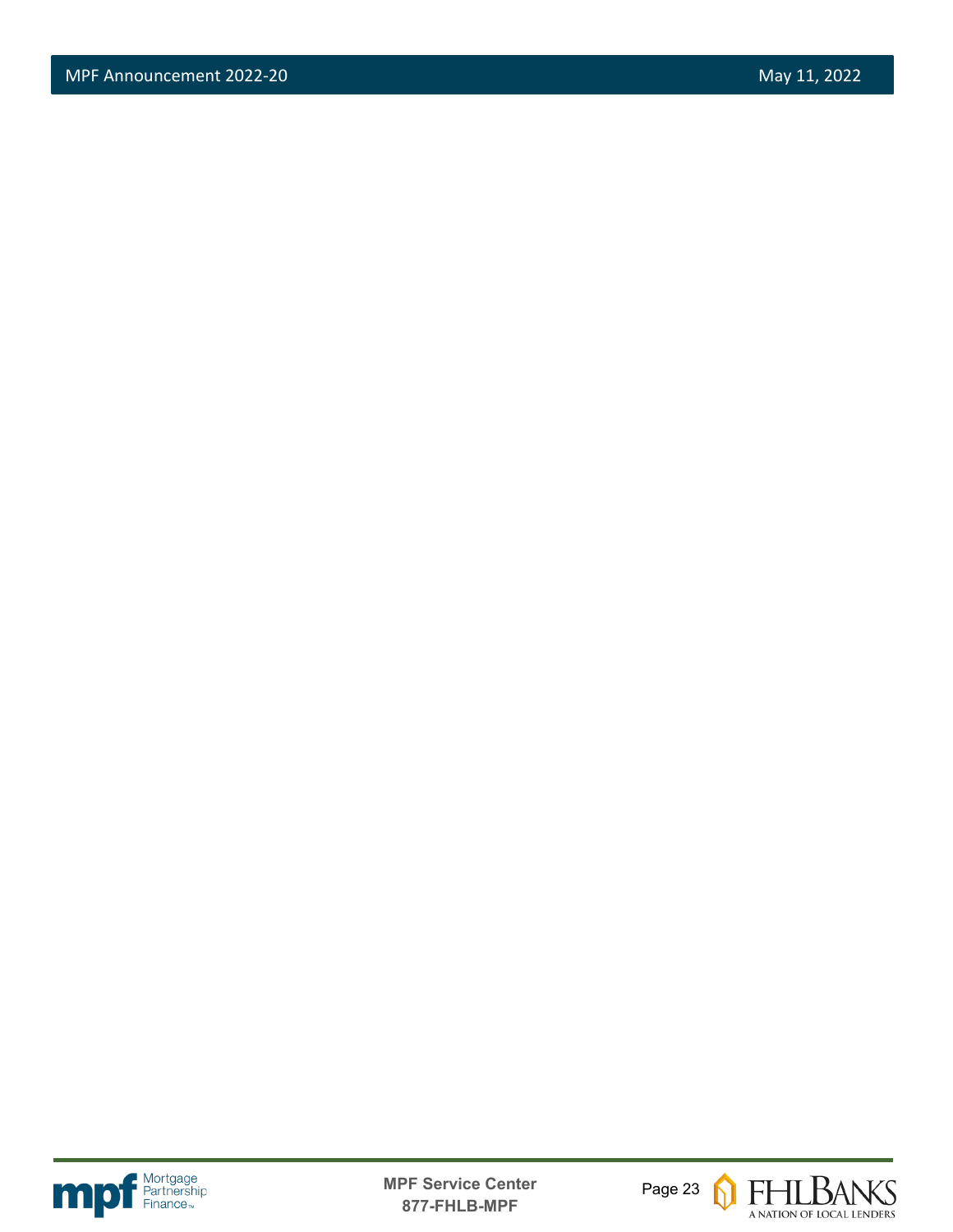#### **APPENDIX A**

COVID-19 Payment Deferral Agreement

[DATE]

Dear [BORROWER NAME(S)]:

[SUBJECT PROPERTY ADDRESS 1]

[SUBJECT PROPERTY ADDRESS 2]

[CITY, STATE ZIP CODE]

l

REFERENCE: [MPF LOAN NUMBER] [PFI LOAN NUMBER]

As we discussed, as a result of COVID-19 related impacts on you, you are approved for a COVID-19 related payment deferral, and we will defer your past-due amounts to bring your mortgage current. This letter describes what the payment deferral is and how it impacts your mortgage.

To accept this offer you must return this agreement **[provide return instructions**] fully executed by all Borrowers, by *date before* **end of the current month].**

#### **What is a Payment Deferral?**

A payment deferral brings your mortgage current and delays repayment of certain past-due monthly principal and interest payments, as well as other amounts we paid on your behalf related to the past-due monthly payments. Payment of these amounts is not being waived, you will be responsible for paying the past-due amounts upon the earlier of the maturity date of the mortgage loan, sale or transfer of the property, refinance of the mortgage loan, or payoff of the interest-bearing unpaid principal balance.

#### **Terms of the Payment Deferral**

As of **[EFFECTIVE DATE**], we will:

- adjust the due date of your next scheduled monthly payment to bring your mortgage current,
- defer the scheduled repayment of the total past-due amounts to the maturity date of the mortgage or earlier upon the sale or transfer of the property, refinance of the mortgage loan, or payoff of the interest-bearing unpaid principal balance, and
- waive any late charges.

*[If Borrower was 18 months delinquent at the date of evaluation and Servicer is using a processing month, include the following:* **We require a processing month to complete your payment deferral. Because you are 18 months delinquent, you must pay your**  current monthly contractual payment of \$[amount] by [date] in order for your payment deferral to become effective.*]* 

The following table describes the specific terms of your payment deferral.

| Number of past due principal and interest payments to be deferred |  |
|-------------------------------------------------------------------|--|
| Past-due principal and interest payment amount to be deferred     |  |
| Other past-due amounts to be deferred*                            |  |
| Total past-due amounts to be deferred**                           |  |
| Late charges to be waived                                         |  |



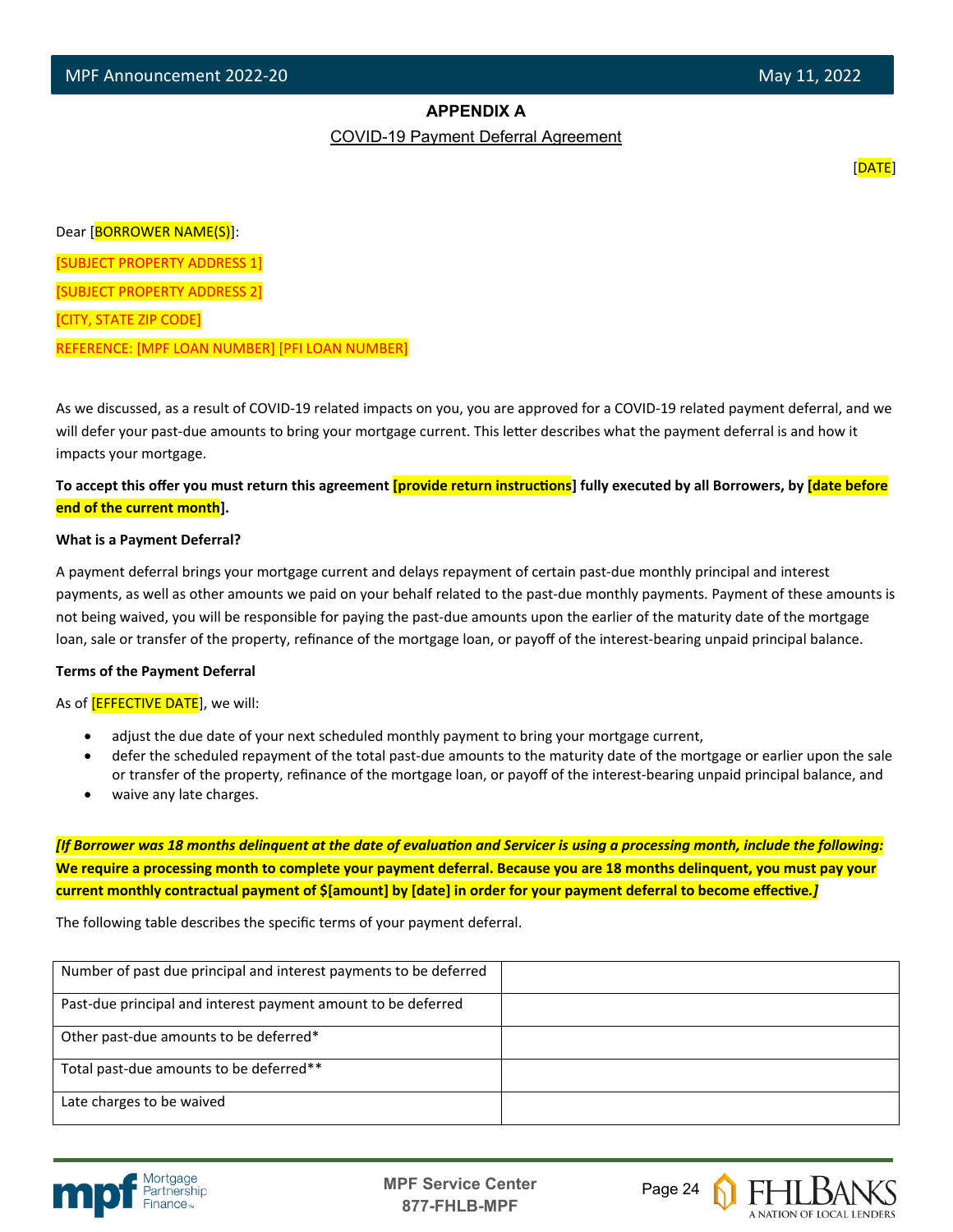# MPF Announcement 2022-20 May 11, 2022

l

 \*Includes any amounts we paid on your behalf related to the past-due payments, such as taxes or insurance, as authorized by your mortgage documents.

\*\*Interest will not be charged on the total past-due amounts to be deferred. The payment deferral will not change any other terms of your mortgage.

[Where there is an escrow shortage amount, include the following:

Based on our review of your escrow account, there is an escrow shortage of \$[amount] because the escrow portion of your past due payments has not been paid. You have agreed to pay your escrow shortage amount over a term of [# of months] months starting with your next scheduled payment. Your monthly payment to cover the shortage is \$[amount]. Your total monthly payment of \$[amount] is due on [date].]

Once your payment deferral is in effect, you must continue to make your scheduled monthly payment to keep your mortgage current.

**[Add contact information for Borrower wishing to contact Servicer]**

**[The Servicer must include any disclosures required by federal, state, or local law.]**





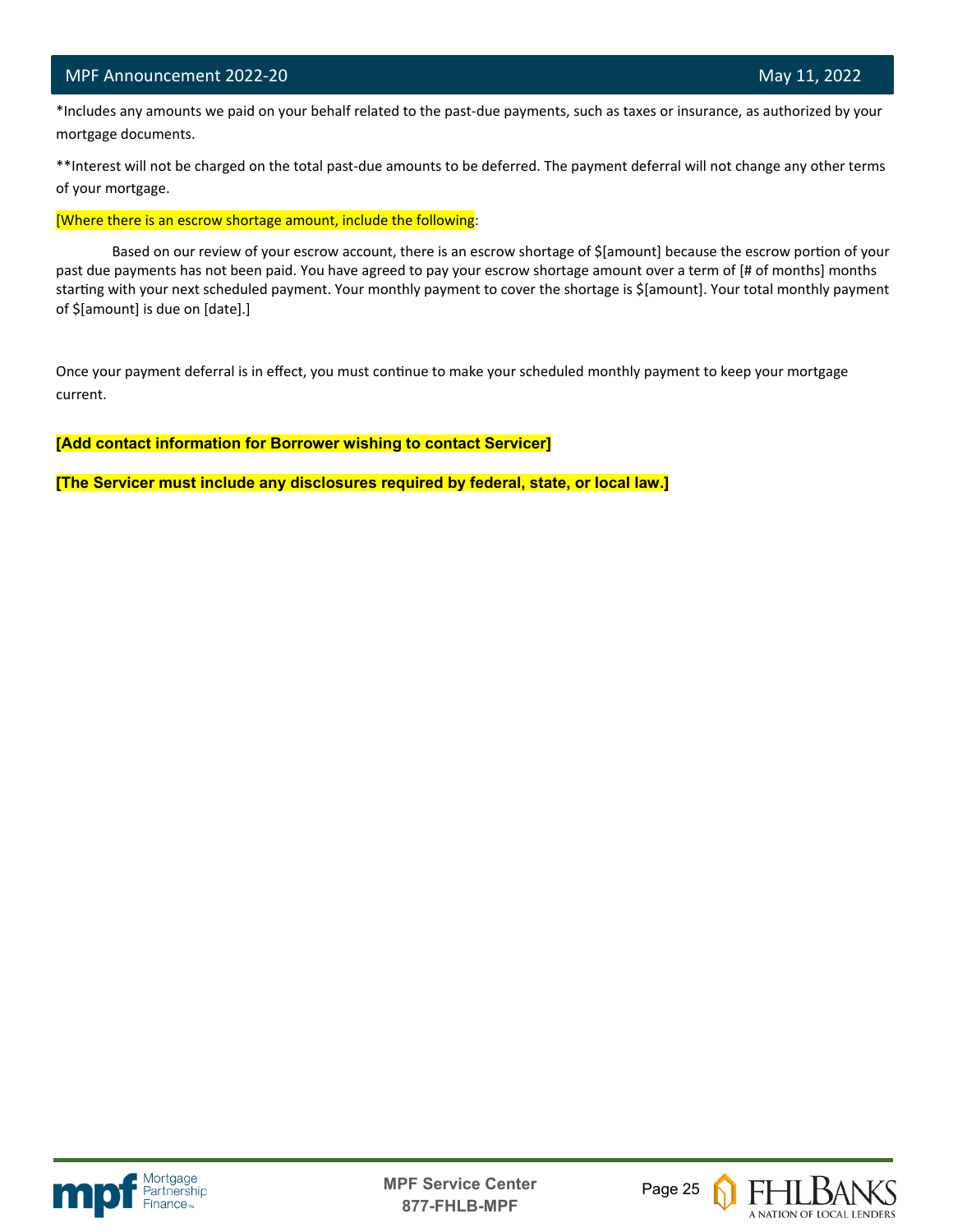# **APPENDIX B**

# **COVID-19 Payment Deferral Plan Worksheet**

#### **Instructions Page**

#### Purpose

l

Servicers of conventional MPF Traditional loans must use this worksheet to complete a COVID-19 Payment Deferral Plan option for the Borrower.

#### Preparation

- **When**  The Servicer must complete the worksheet to complete COVID-19 Payment Plan option for a Borrower who the Servicer has deemed to be ineligible for a reinstatement or a repayment plan.
- **Who**  This worksheet must be completed by an employee of the Servicer who has responsibilities that would cause such individual to be knowledgeable of the facts and processes needed to complete this worksheet and has authority to certify to the truthfulness and accuracy of the information on this worksheet.
- **How**  The completed worksheet must be submitted via eMAQCS®Plus as an attachment to the Workout Worksheet (Form SG354) and along with all required supporting documents as indicated on the Workout Worksheet (Form SG354).
- **Attachments**  The completed COVID-19 Payment Deferral Plan Worksheet must be accompanied by the following documentation:
	- 1. Workout Worksheet (Form SG354) and all required supporting documents
	- 2. Insurer Approval Letter, if applicable
	- 3. 12-month payment history for the Borrower

#### Submission

- **When**  Once the Servicer complete a COVID-19 payment deferral to Borrower in the same month in which it determines the Borrower is eligible.
- **How**  The completed worksheet must be submitted through eMAQCS®Plus at [https://eMAQCS.covius.com](https://emaqcs.covius.com/) as an **attachment to the Workout Worksheet (Form SG354)** and all required supporting documents as indicated on the Workout Worksheet (Form SG354).
- **To Whom**  The completed worksheet and supporting documentation must be submitted to the MPF Provider.
- The Servicer should retain a copy of the completed worksheet and supporting documentation for their own records.

#### **Assistance**

Please call the MPF Service Center at 877-FHLB-MPF (877-345-2673) for any questions or assistance needed in completing the worksheet.

- Any worksheet that is incomplete or not submitted with all supporting documentation will be promptly returned to the Servicer.
- To be eligible for a COVID-19 Payment Deferral Plan, the Borrower must meet the eligibility requirements provided for in the most recent COVID-19 Related Servicing Guidance for MPF Traditional (Conventional) Loans announcement.



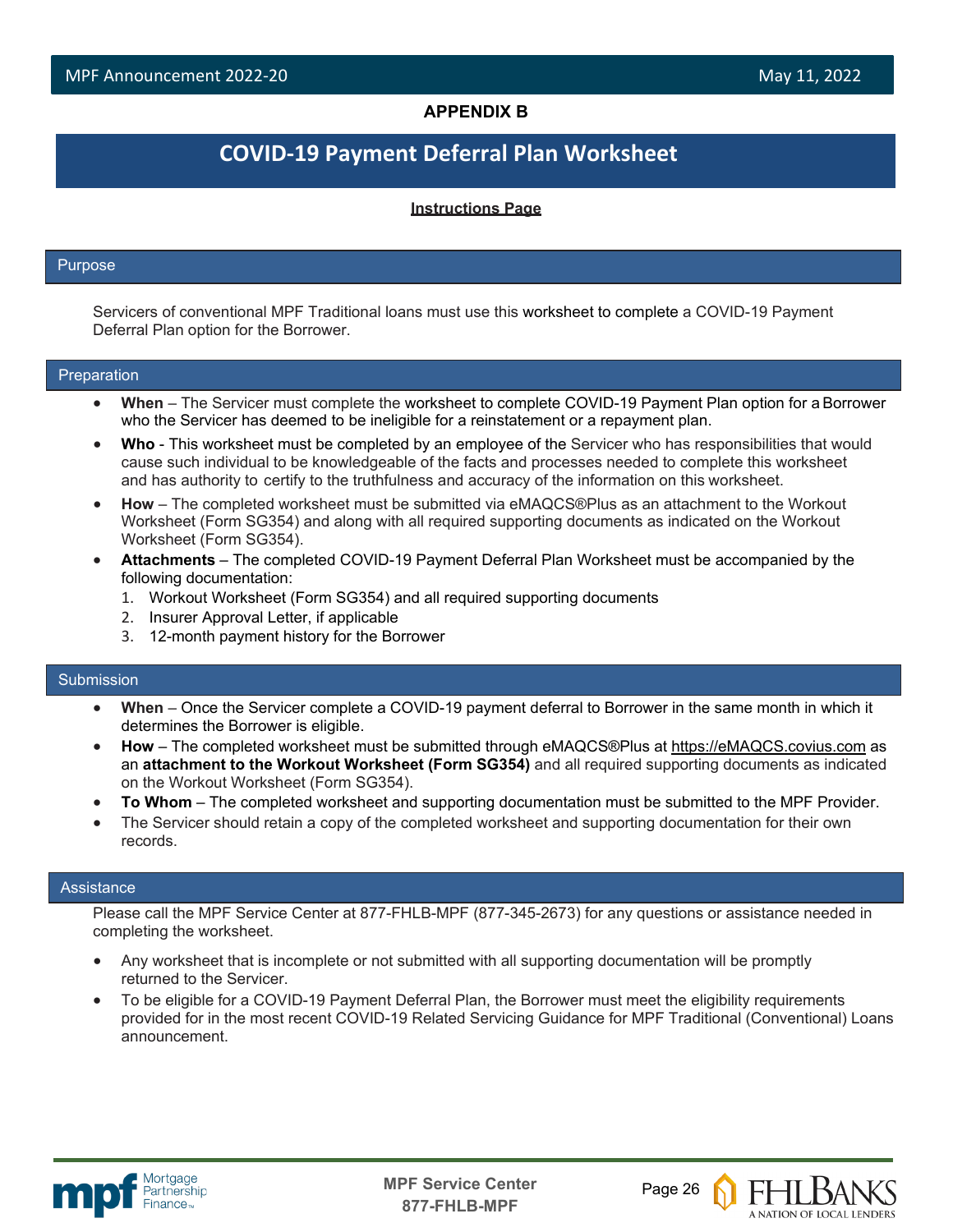# MPF Announcement 2022-20 May 11, 2022 I

# **COVID-19 Payment Deferral Plan Worksheet**

#### Loan Information

l

MPF Loan Number: Borrower Name:

#### Product Information

A Payment Deferral plan is a home retention workout option for MPF Traditional (Conventional) Loans. This option is for Borrowers who are nearing the end of a COVID-19 forbearance plan, have resolved a temporary hardship and are prepared to resume their monthly contractual payments but cannot afford either a full reinstatement or repayment plan to bring the loan current. This option is also for Borrower's who have a confirmed but resolved COVID-19 financial hardship.

#### Review of Terms of Payment Deferral Plan

| COVID-19 Forbearance Plan Completion Date               |  |
|---------------------------------------------------------|--|
| COVID-19 Payment Deferral Plan Target Effective Date    |  |
| Number of Days Delinquent as of March 1, 2020           |  |
| Days Delinquent as of Payment Deferral Worksheet Date   |  |
| Unpaid Principal Balance prior to payment deferral      |  |
| MI Approval Date (Servicers must obtain MI approval, if |  |
| applicable)*                                            |  |
| Total Past-due principal payment amount to be deferred  |  |
| Total Past-due interest payment amount to be deferred   |  |
| Other amount to be deferred**                           |  |
| Total amount to be deferred***                          |  |
| Total late charges to be waived                         |  |

\* If relying on issued guidance by the MI Company, please indicate so.

\*\*Includes any amounts the Servicer paid on the Borrower's behalf related to the past-due payments, such as taxes or insurance, as authorized by your mortgage documents.

\*\*\*Interest will not be charged on the total past-due amounts to be deferred. The payment deferral will not change any other terms of your mortgage.



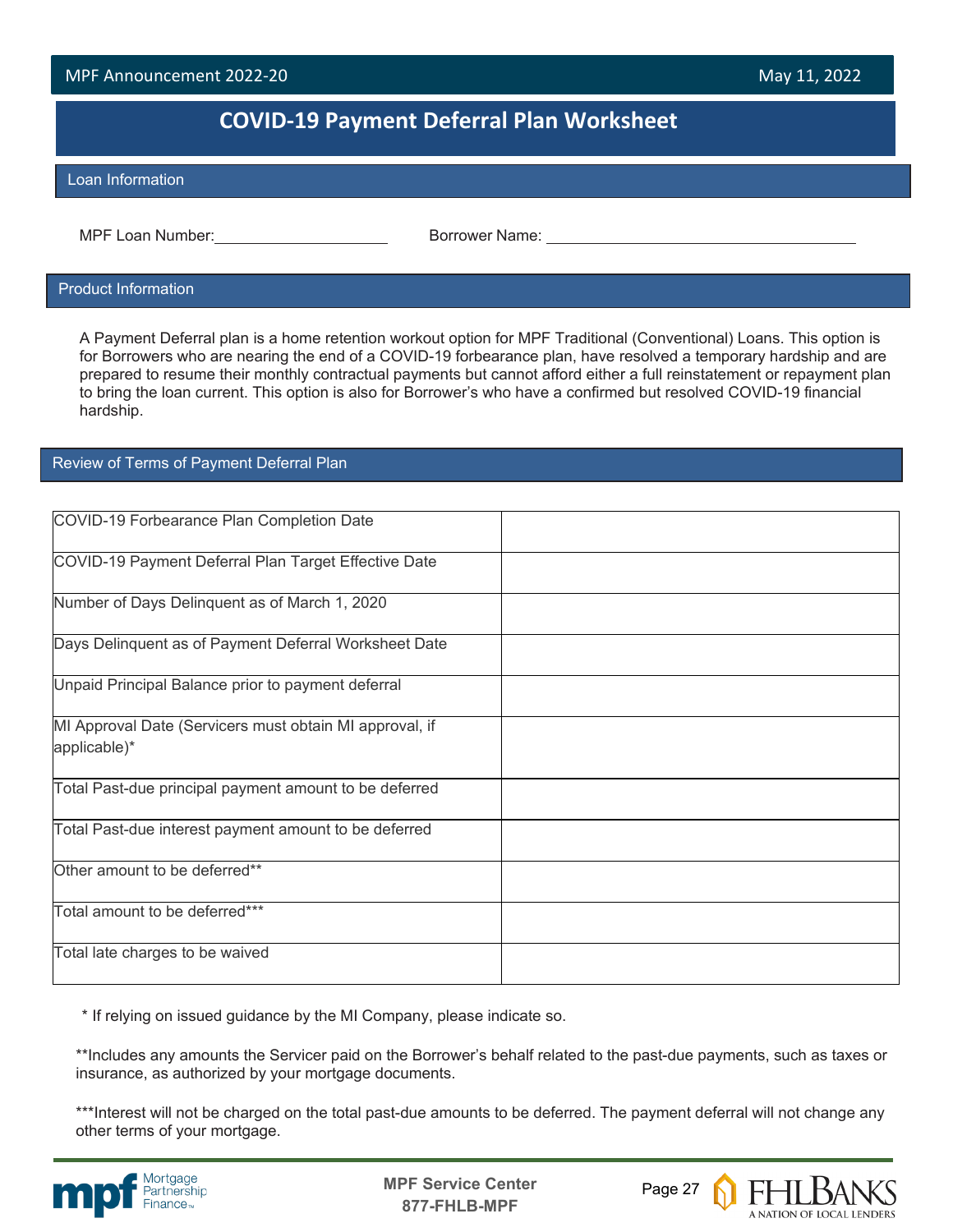#### **APPENDIX C**

#### Payment Deferral Post COVID-19 Forbearance Solicitation Cover Letter

[DATE]

Dear [BORROWER NAME(S)]: [SUBJECT PROPERTY ADDRESS 1] [SUBJECT PROPERTY ADDRESS 2] [CITY, STATE ZIP CODE] REFERENCE: [MPF LOAN NUMBER] [PFI LOAN NUMBER]

Subject: Loss Mitigation Offer Enclosed

#### Dear [BORROWER NAME(S)]:

We have been trying to reach you during your forbearance plan to discuss your situation and to provide information on options that may be available to you to resolve your delinquency. We would like to offer you an opportunity to enter into a more permanent solution. We are here to help. If you have questions about the options listed below, please contact us immediately.

#### **If you can make your monthly mortgage payments:**

If your COVID 19 related hardship has been resolved and you are able to resume making your mortgage payments following your forbearance plan, a payment deferral may be the best option to immediately bring your mortgage current, prevent foreclosure, and delay repayment of the mortgage payments you missed during your forbearance plan

We have approved you for such a deferment plan. Please refer to the enclosed payment deferral agreement for more details on this offer and how to accept it.

#### **If you are s�ll not able to resume making your monthly mortgage payments:**

If your COVID 19 related hardship is not yet resolved, you may need more time to resolve your hardship before we can determine what long-term solution best works for you. If so, an extension of your forbearance plan may be available. To receive an extension, or to discuss other loss mitigation options that may be available to you, you must contact us to discuss your options.

#### **QUESTIONS?**

CONTACT US [SERVICER'S NAME] Phone: [8XX-XXX-XXXX] Email Address: [SERVICER'S EMAIL] Website: [SERVICER'S WEBSITE]



**MPF Service Center** Page 28 **877-FHLB-MPF**

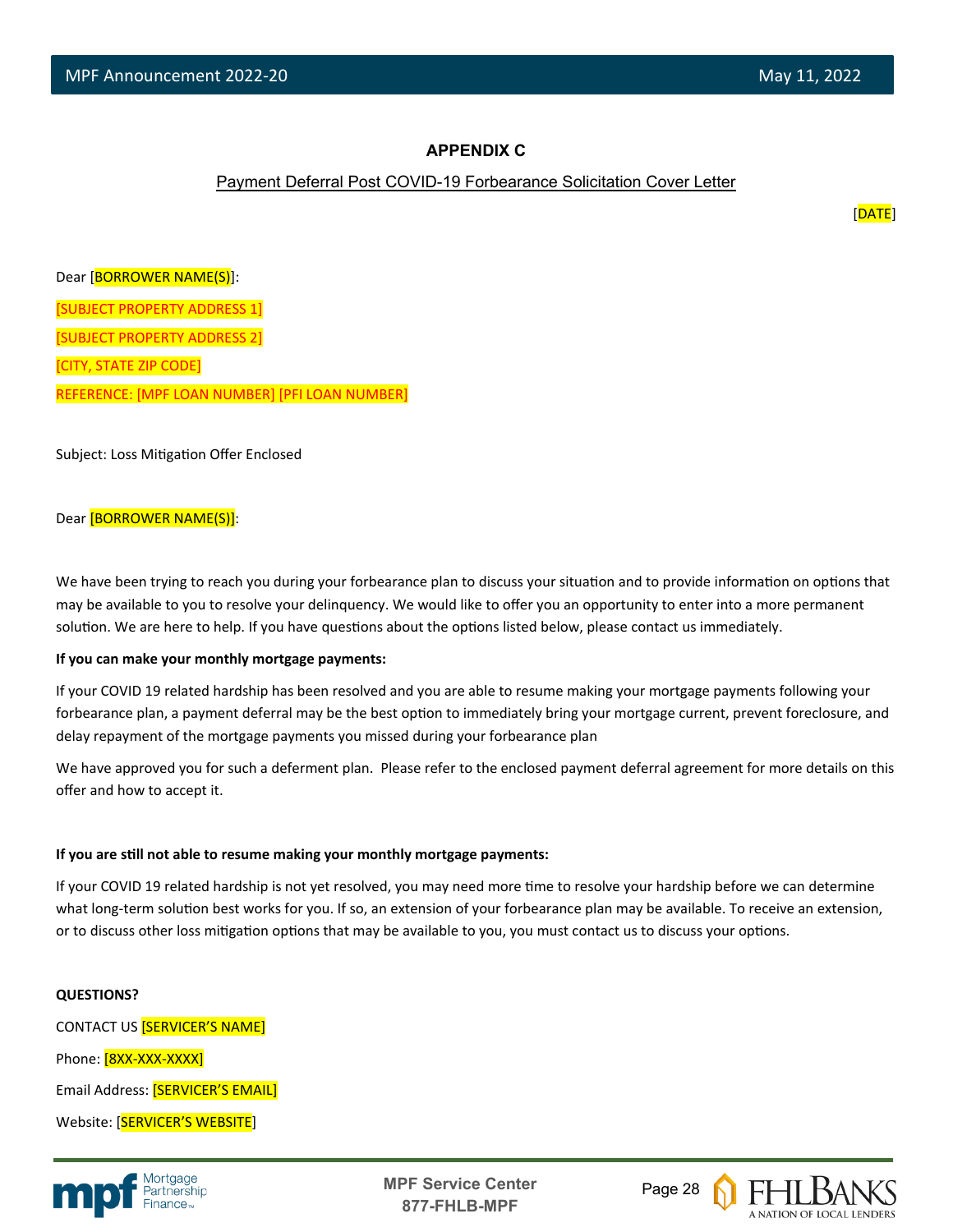# MPF Announcement 2022-20 **May 11, 2022**

Please to review the enclosed payment deferral agreement which includes instruction on how to accept the offer.

We are here to help you with your mortgage.

Sincerely,

l

Customer Support

[SERVICER NAME]





 $\Omega$ 

**FHLBANS** A NATION OF LOCAL LENDERS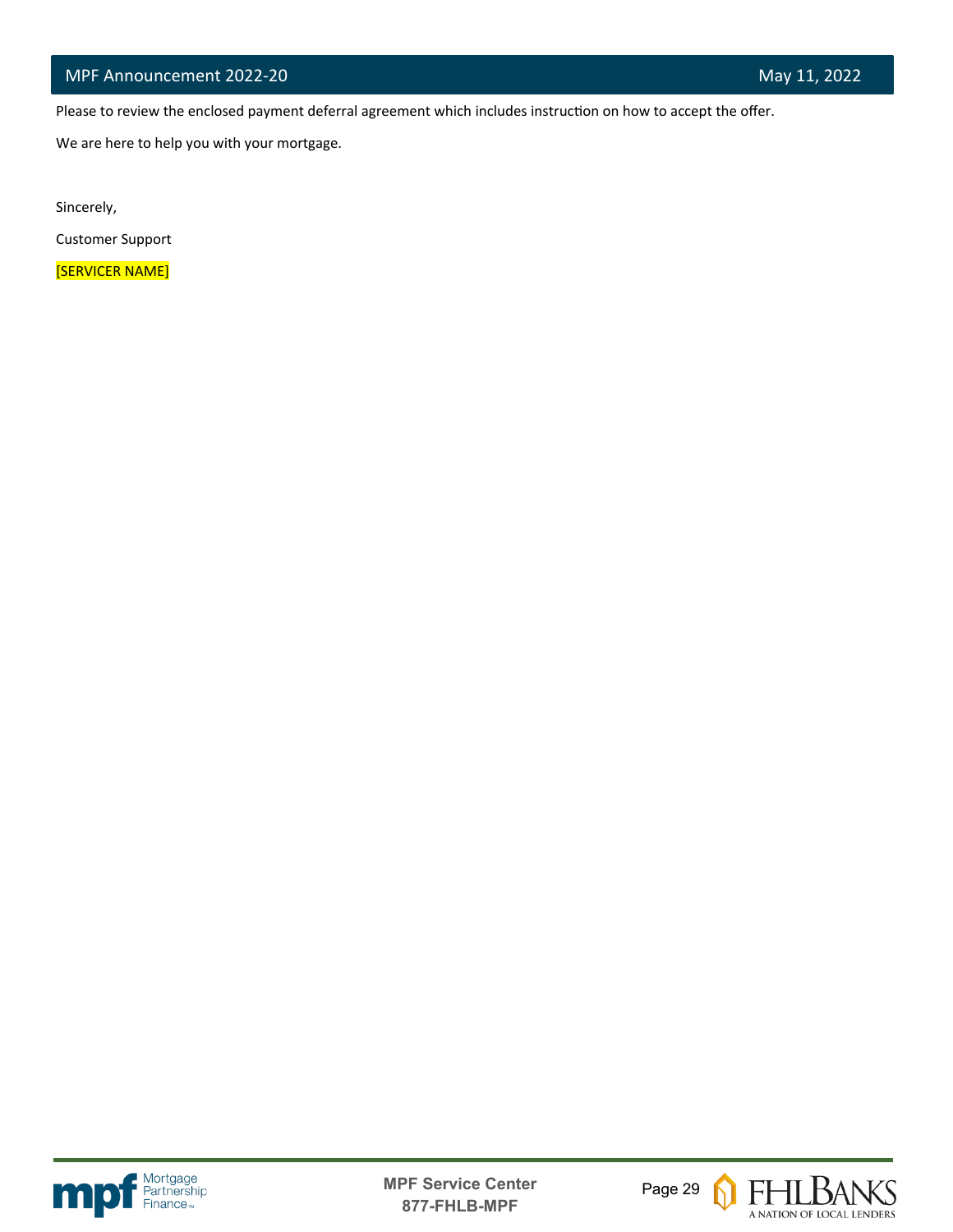# **APPENDIX D**

#### COVID-19 TRIAL PERIOD PLAN NOTICE

[DATE]

Dear [BORROWER NAME(S)]: [SUBJECT PROPERTY ADDRESS 1] [SUBJECT PROPERTY ADDRESS 2] [CITY, STATE ZIP CODE] REFERENCE: [MPF LOAN NUMBER] [PFI LOAN NUMBER]

Subject: Loss Mitigation Offer Enclosed

#### Dear [BORROWER NAME(S)]:

Thank you for contacting us about your mortgage. Based on careful review of the information you provided, we are offering you an opportunity to enter into a loan modification trial period plan. This is the first step toward qualifying for a permanent loan modification. If you satisfy all the requirements set forth below, we will sign the loan modification agreement and your loan will be permanently modified.

#### **Accepting the offer**

To accept this offer to modify your mortgage, you must do one of the following by [14 CALENDAR DAYS FROM THE DATE OF THIS LETTER]:

• Contact us by phone or in writing to let us know if you intend to accept this offer, **OR**

#### **[SERVICER NAME**

#### **MAILING ADDRESS]**

**Phone: [8XX-XXX-XXXX]; Email Address: [SERVICER'S EMAIL]**

Send your first trial period plan payment of  $\frac{1}{2}$  FIRST PAYMENT AMOUNT].

Failure to contact us or send your first trial period plan payment by such date, may result in your loan being considered delinquent.

#### **Completing the trial period plan**

In order to successfully complete the trial period plan, you must make the trial period plan payments below.

| <b>Trial Period Plan Payment</b> | <b>Amount Due</b> | Due Date |
|----------------------------------|-------------------|----------|
| FIRST*                           |                   |          |
| SECOND                           |                   |          |



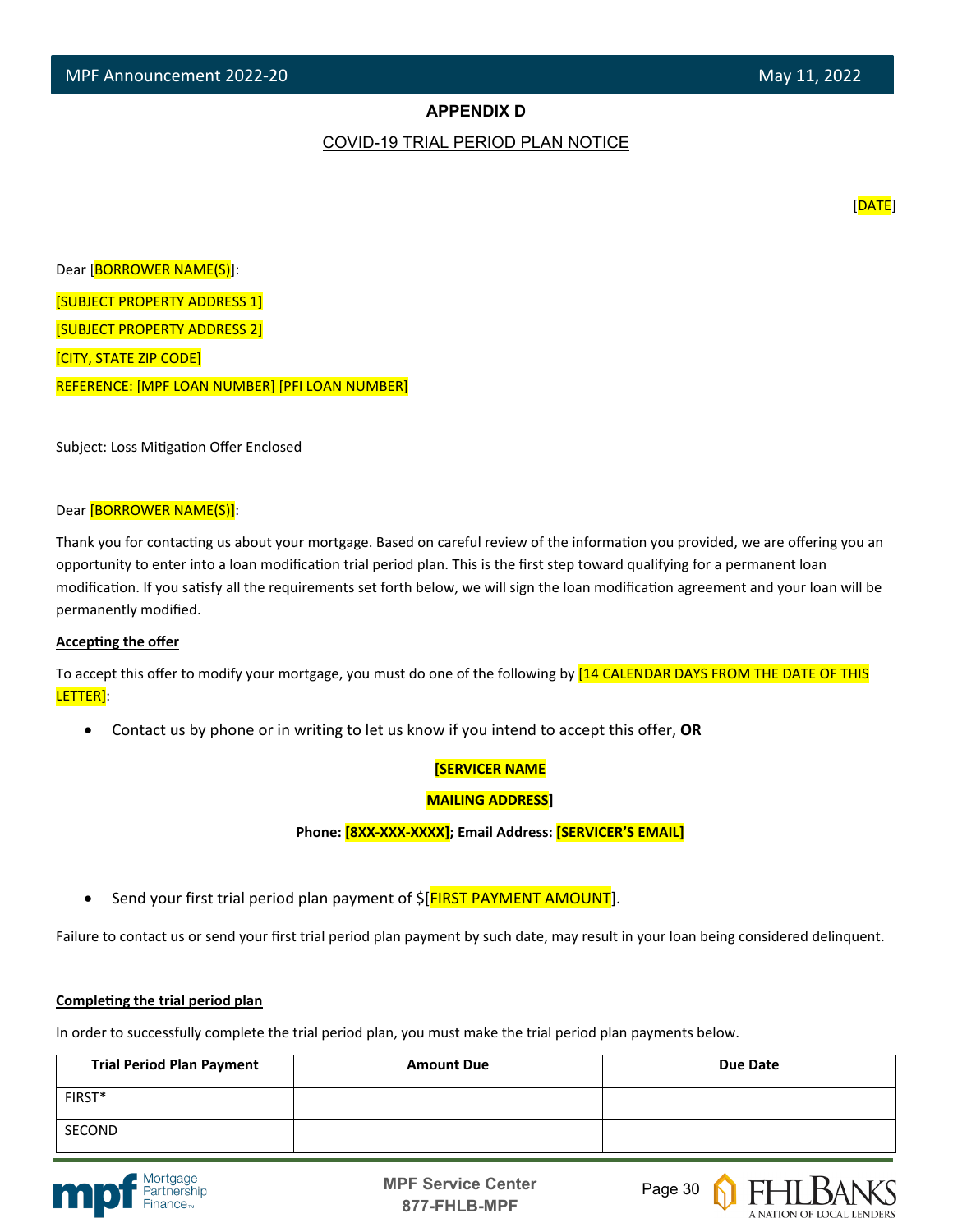| MPF Announcement 2022-20 | May 11, 2022 |
|--------------------------|--------------|
| <b>THIRD</b>             |              |

\*If you submit your first trial period plan payment by [14 CALENDAR DAYS FROM THE DATE OF THIS LETTER], follow this schedule for your second and third trial period plan payments only.

**We must receive each trial period plan payment in the month in which it is due.** If we do not receive a trial period payment by the last day of the month in which it is due, this offer is revoked and we may refer your mortgage to foreclosure. If your mortgage has already been referred to foreclosure, foreclosure related expenses may have been incurred, foreclosure proceedings may continue, and a foreclosure sale may occur.

#### **Permanent Modification**

Your modified terms will take effect only after:

- You have signed and submitted your loan modification agreement (which we will send you near the completion of the trial period plan);
- We have signed the loan modification agreement and returned a copy to you upon completion of the trial period plan; AND
- The modification effective date set forth in the loan modification agreement has occurred.

#### **LOAN MODIFICATION TERMS**

The table below compares your current mortgage terms to the **es�mated** modified terms.

|                      | <b>Current Terms</b> | <b>Modification Terms</b> |
|----------------------|----------------------|---------------------------|
| Payment*             |                      |                           |
| <b>Interest Rate</b> |                      |                           |
| Term                 |                      |                           |
| <b>Maturity Date</b> |                      |                           |
| Deferred Principal** |                      |                           |

\*Payment includes principal, interest, and escrow payment, if applicable. For more information on the estimated modification payment amount, review the **Additional Information** below.

\*\*For more information on deferred principal, review the **Additional Information** below.

#### **Additional Information**



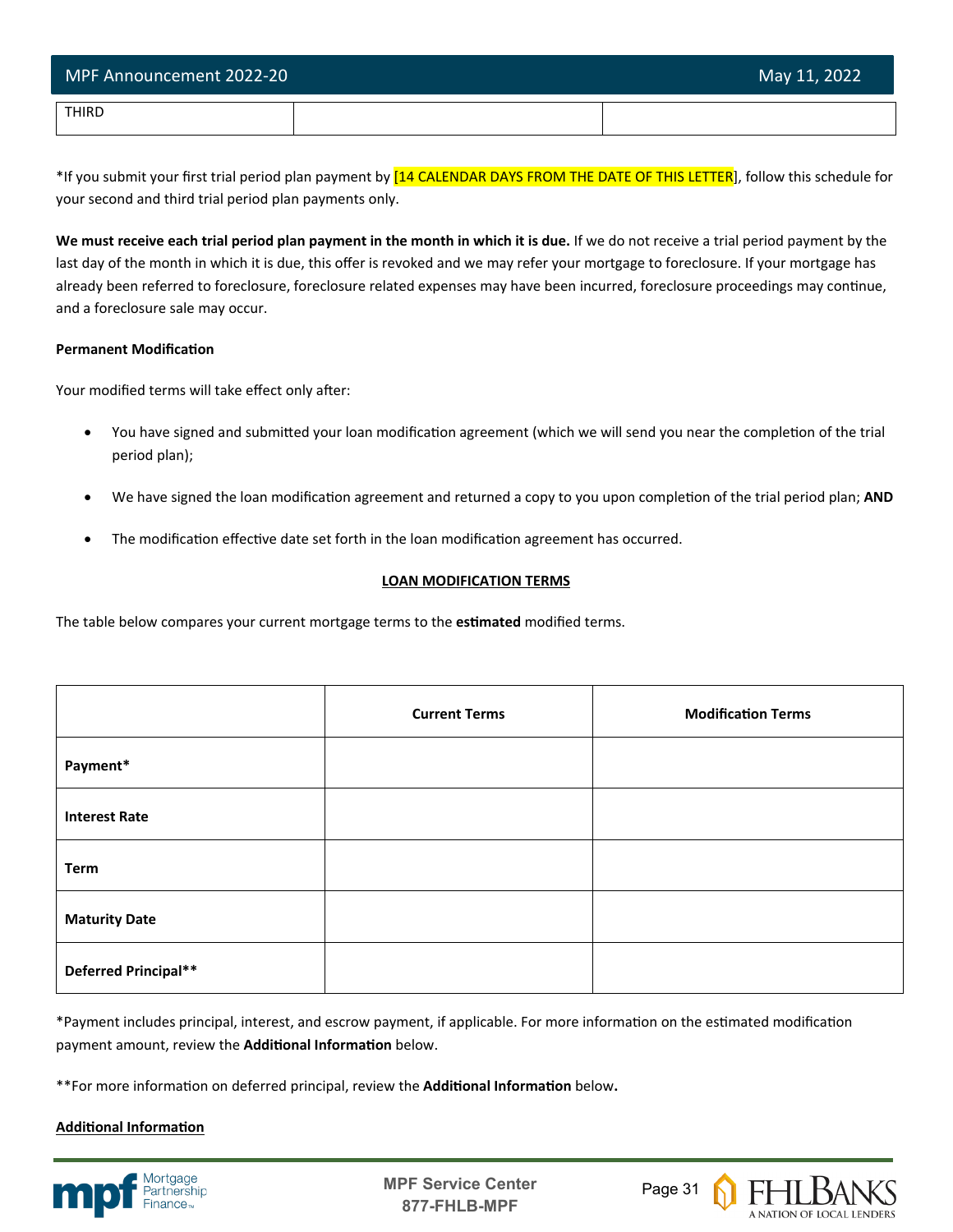- The terms of your existing note and mortgage remain in effect until the mortgage is permanently modified. However, while you are making your monthly trial period plan payments and otherwise remain in compliance with this trial period plan, foreclosure proceedings will not start or continue.
- **There are no modification processing fees for this trial period plan or for modifying your mortgage.**
- If your mortgage is modified, we will waive all unpaid late charges.
- **There are no penalties for paying more than the amount due or for paying off the mortgage early.**
- If your mortgage is permanently modified, some of the terms of your mortgage may change, such as monthly payment, interest rate, and maturity date, which may make your payment more affordable.
- If your mortgage is permanently modified, you will repay the new interest-bearing mortgage balance in equal monthly payments for the life of your mortgage.
- Deferred principal is a portion of the unpaid mortgage balance for which repayment is delayed. If your modified terms include deferred principal your due date for this amount would be the earliest of 1) the date you sell or transfer the property; 2) the date you refinance the modified mortgage; 3) the date you pay off the interest-bearing unpaid principal balance of the modified mortgage; or 4) the new maturity date of the modified mortgage. Interest is not charged on any deferred principal.
- Your new monthly payment may include an escrow payment for property taxes, hazard insurance, and other escrowed expenses, unless its inclusion is prohibited by applicable law. If the cost of your homeowners insurance, property tax assessment, or other escrowed expenses increases, your monthly payment may increase as well.

#### Additional Trial Period Plan Information and Legal Notices

*We will not refer your loan to foreclosure or proceed to foreclosure sale during the trial period plan if you are complying with the terms of the trial period plan:*

- *Any pending foreclosure action or proceeding that has been suspended may be resumed if you do not follow the terms of the plan or do not qualify for a permanent modification.*
- *Unless otherwise required by law, we will hold the trial period plan payments in an account until all required trial plan payments are received. Unless required by applicable law, there will be no interest paid on the funds in the account and any funds in the account at the end of the trial period plan will be deducted from the amount that will be added to your principal balance.*
- *Our acceptance of your payments during the trial period plan does not waive our right to require immediate payment in full of all amounts you owe on your mortgage, including the right to resume or continue foreclosure action, if you fail to comply with the terms of the plan. Entering a trial period plan does not mean that your mortgage will be considered current, unless your payments under the plan completely resolve all past due amounts.*

#### *[If Borrower has an escrow waiver, include the following language:*

*If your monthly payment did not include escrows for taxes and insurance, you are now required to pay any such amounts as part of your monthly payment:*



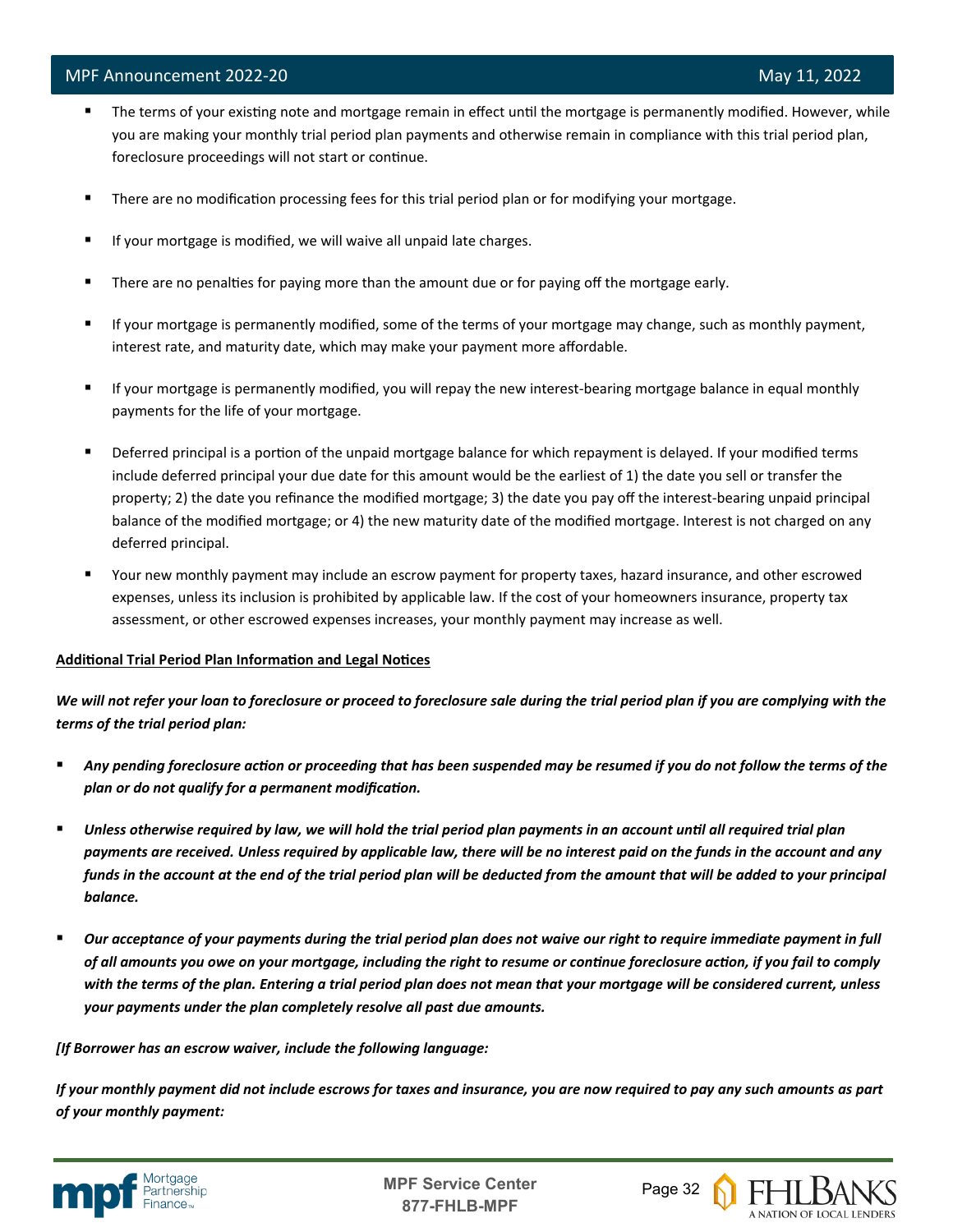l

 *Any prior escrow waiver that allowed you to pay directly for taxes and insurance is revoked as a part of the trial period plan. We may establish an escrow account immediately, and you will pay required escrow payments into that account unless not allowed by applicable law. In this case, a portion of your trial period plan payment will cover these required escrow payments.]*

*Your current mortgage documents remain in effect; however, you are permitted to make the trial period plan payment instead of the current monthly payment required under your mortgage documents:*

 *All the terms of your current mortgage documents remain in effect during the trial period plan. Nothing in the trial period plan shall be understood to be a satisfaction or release in whole or in part of your obligations contained in the mortgage documents.*

*We reserve the right to revoke this offer or terminate the trial period plan following your acceptance if we learn of information*  that would make you ineligible for the trial period plan or loan modification. In this event, we may exercise any of the rights and *remedies provided by the loan documents and applicable law.* 

*Your mortgage will not be modified if you sold or transferred any interest in the property in violation of your mortgage loan documents.* 

*[Insert other pre-conditions to a loan modification that may be applicable to this Borrower, such as resolution of any title/lien priority defects, entrance into a subordination agreement, approval by bankruptcy court or trustee, etc.]* 

*[Mortgage Servicing Regulatory Notice and Right of Appeal\* If review is based on an evaluation of a complete loss mitigation application and concerns property serving as the Borrower's principal residence, then if required by applicable law, such as 12 C.F.R. §1024.41, add the following if the Borrower was reviewed for other loan modification trial period plans and determined to be ineligible for any such trial period plans:*

#### *Modification Program Review*

*You were evaluated for a loan modification trial period plan based on the eligibility requirements of the owner of your mortgage.* 

*Based on our review of the information you provided, although you are approved for the current loan modification trial period plan, we are unable to offer you the following loan modification trial period plan(s) for the reasons described below:*

*[INSERT OTHER MODIFICATION PROGRAMS AND REASONS FOR INELIGIBILITY]*

#### *Right to Appeal*

*You have the right to appeal our decision not to offer you the loan modification trial period plan(s) described above. If you would like to appeal, you must contact us in writing, no later than [DATE – 14 CALENDAR DAYS FROM THE DATE OF THIS LETTER], and let us know that you are requesting an appeal of our decision. You must include the following in the appeal:* 

- *your name,*
- *property address, and*
- *mortgage loan number*



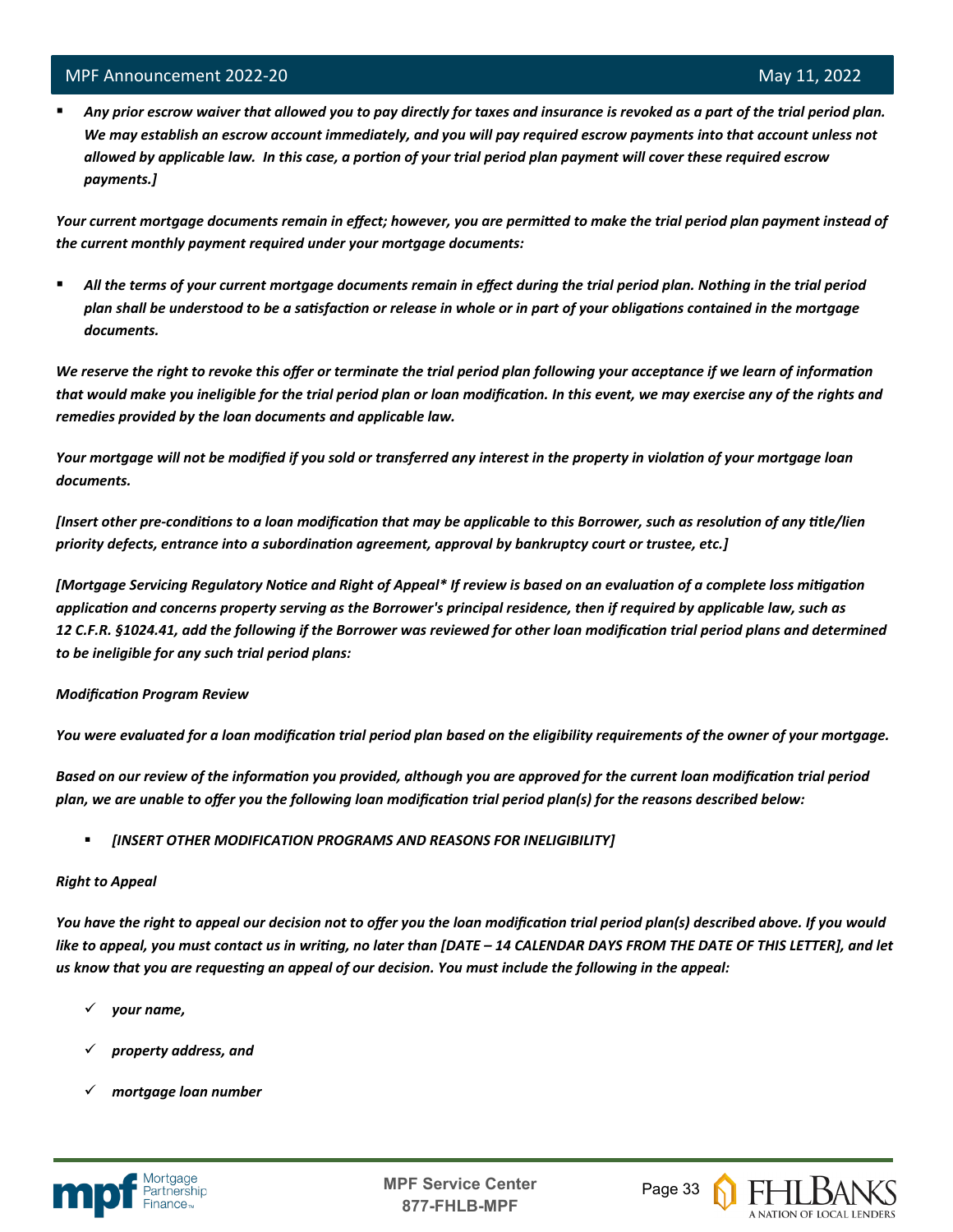*You may also specify the reasons for your appeal, and provide any supporting documentation. Your right to appeal expires [DATE – 14 CALENDAR DAYS FROM THE DATE OF THIS LETTER]. Appeal requests or documentation received after this date may not be considered.* 

*If you elect to appeal:*

l

- *We will provide you a written notice of our appeal decision within 30 calendar days of receiving your appeal. Our appeal decision is final, and not subject to further appeal.*
- *You do not have to accept this offer until resolution of the appeal. If we determine on appeal that you are eligible for a loan modification trial period plan described above, we will send you an offer for that trial period plan. In that case, you will be given 14 calendar days from the date of the appeal decision to let us know that you intend to accept the current trial period plan offer (which may be revised to reflect the new trial period plan payment due dates and payment amounts if you have not already accepted the offer) or the new trial period plan offer. If you wait to make the first trial period plan payment described above until after receiving our appeal decision, your loan will become more delinquent.*
- *Any unpaid interest, and other unpaid amounts, such as escrows for taxes and insurance, will continue to accrue on your mortgage during the appeal.*

*\*Servicers must not send this Mortgage Servicing Regulatory Notice and Right of Appeal to those Borrowers whose properties do not serve as the Borrower's principal residence. Servicers must only send the right of appeal language to Borrowers who have such a right under applicable law, such as 12 C.F.R. §1024.41(h).]*

#### **QUESTIONS?**

CONTACT US [SERVICER'S NAME] Phone: [8XX-XXX-XXXX] Email Address: [SERVICER'S EMAIL] Website: [SERVICER'S WEBSITE]

We are here to help you with your mortgage.





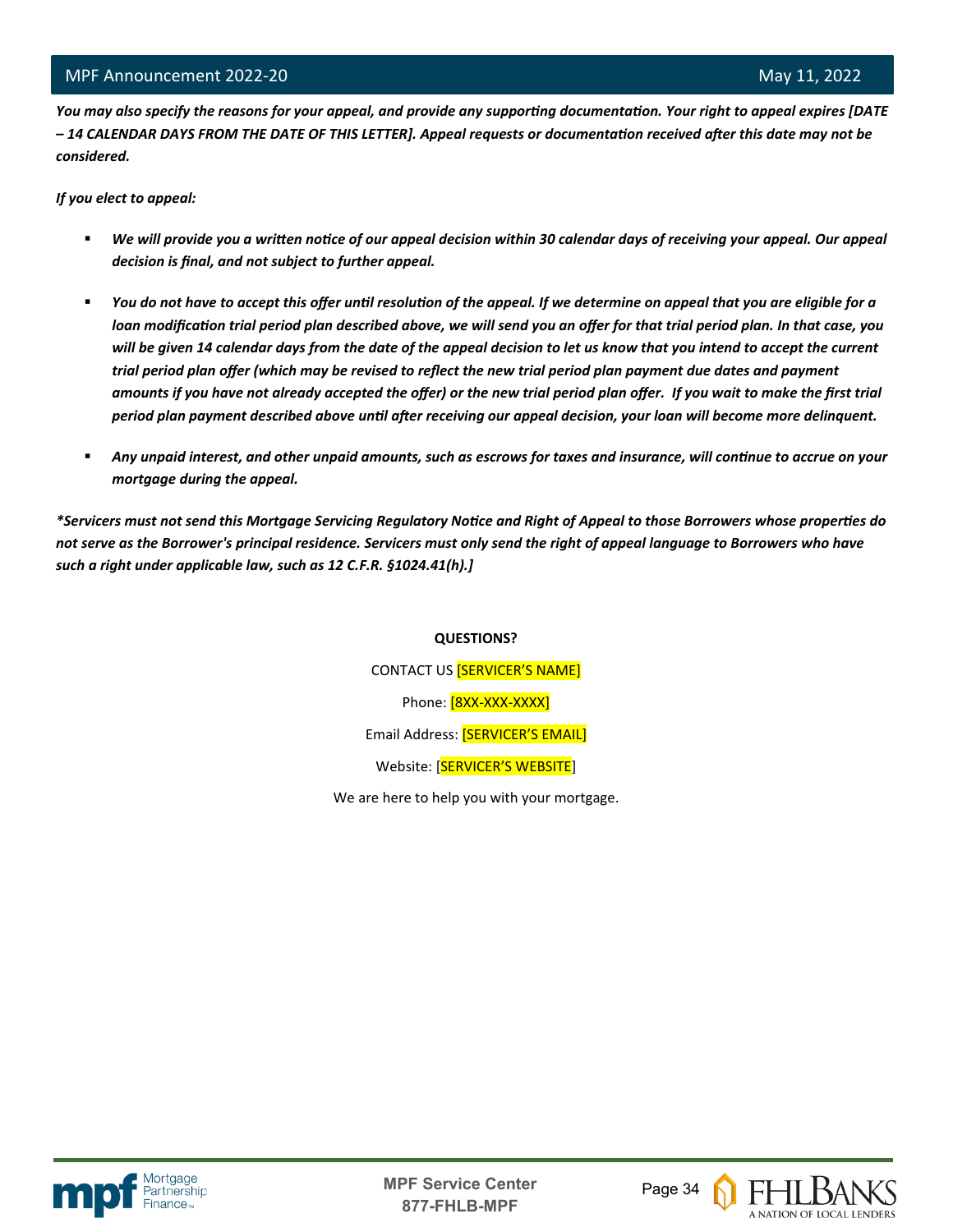# **APPENDIX E**

#### FORM COVID-19 MODIFICATION COVER LETTER

[DATE]

Dear [BORROWER NAME(S)]:

[SUBJECT PROPERTY ADDRESS 1]

[SUBJECT PROPERTY ADDRESS 2]

[CITY, STATE ZIP CODE]

l

REFERENCE: [MPF LOAN NUMBER] [PFI LOAN NUMBER]

Subject: Loss Mitigation Offer Enclosed

#### Dear [BORROWER NAME(S)]:

**We are pleased to inform you that you are eligible for a Loan Modification, which will permanently change the terms of your mortgage**.

If you comply with the terms of the required Trial Period Plan, we will modify your mortgage and may waive all prior late charges that remain unpaid.

The enclosed modification agreement ("Loan Modification Agreement") reflects the proposed terms of your modified mortgage.

#### **Accepting the Offer**

To accept the offer, you must:

- **Sign and return** both copies of the Loan Modification Agreement back to us in the enclosed, pre-paid envelope by **[INSERT DATE]**. If you do not send both signed copies of the Loan Modification Agreement by the above date, you must contact us if you still wish to be considered for a modification.
	- If the Loan Modification Agreement has notary provisions at the end, you must sign both copies before a notary public and return the notarized copies to us.
	- Please make a copy of all documents for your records.
- **Make all remaining trial period payments** on or before the dates they are due. If the trial period payments are made after their due dates or in amounts different from the trial period payment amount required, your mortgage may not be able to be modified.

#### **Summary of Modified Mortgage**

To better understand the proposed terms of your modified mortgage, the following is a summary of your modified mortgage and the Loan Modification Agreement.

**UNPAID PRINCIPAL BALANCE**. Any past due amounts as of the end of the trial period, including unpaid interest, real estate taxes, insurance premiums, and certain assessments paid on your behalf to a third party, will be added to your mortgage loan balance. In addition, your mortgage insurance premium may increase as a result of the higher mortgage loan balance. **If you fulfill the terms of the trial period including, but not limited to, making any remaining trial period payments, we will waive ALL late charges that have accrued and remain unpaid at the end of the trial period.**

[**INTEREST RATE**. [If interest rate is changing: The interest rate on your modified loan will be adjusted as noted in the attached Loan Modification Agreement in Section . If interest rate is not changing: The interest rate on your modified